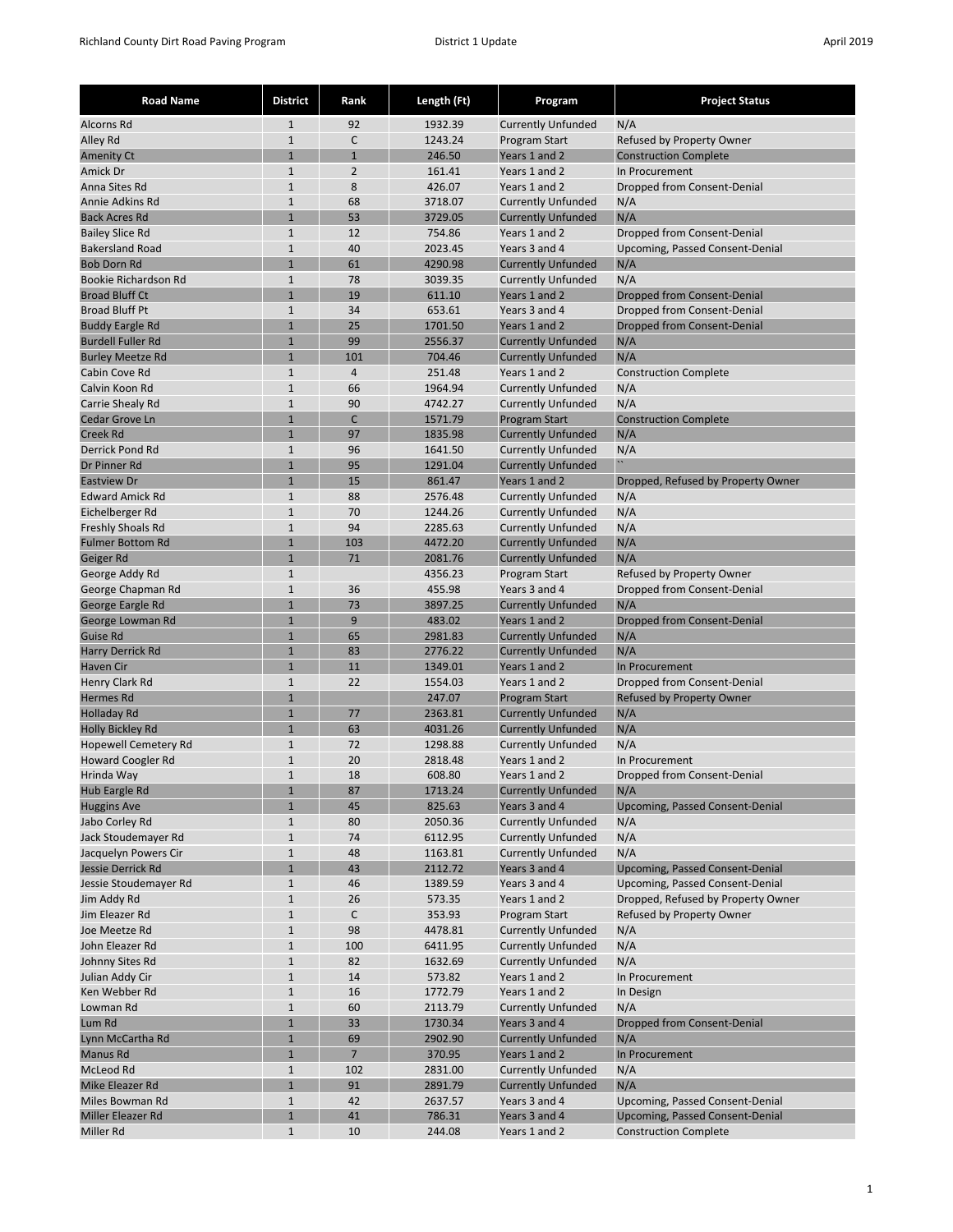| <b>Mount Olivet Church Rd</b> | $\mathbf 1$    | 59             | 4216.42 | <b>Currently Unfunded</b> | N/A                                    |
|-------------------------------|----------------|----------------|---------|---------------------------|----------------------------------------|
| Mrs Mack's Rd                 | $\mathbf{1}$   | 13             | 1159.31 | Years 1 and 2             | In Procurement                         |
| Muddy Ford Rd                 | $\mathbf{1}$   | 51             | 4287.93 | <b>Currently Unfunded</b> | N/A                                    |
| Old Farm Ln                   | $\mathbf 1$    | 58             | 1729.24 | <b>Currently Unfunded</b> | N/A                                    |
| Olin Sites Rd                 | $\mathbf{1}$   | 93             | 3950.14 | <b>Currently Unfunded</b> | N/A                                    |
| <b>Ollie Dailey Rd</b>        | $\mathbf{1}$   | 21             | 974.77  | Years 1 and 2             | In ROW acquisition                     |
| Oscar Amick Rd                | $\mathbf{1}$   | 84             | 1914.54 | <b>Currently Unfunded</b> | N/A                                    |
| Owens Lowman Rd               | $\mathbf{1}$   | 67             | 2436.72 | <b>Currently Unfunded</b> | N/A                                    |
| Pasa Fino Dr                  | $\mathbf{1}$   | 62             | 1824.46 | <b>Currently Unfunded</b> | N/A                                    |
| Pat Ellisor Rd                | $\overline{1}$ | 89             | 3596.05 | <b>Currently Unfunded</b> | N/A                                    |
| Peachtree Dr                  | $\mathbf{1}$   | 28             | 393.50  | Years 1 and 2             | Dropped, Refused by Property Owner     |
| Pebble Shore Rd               | $\mathbf{1}$   | 6              | 824.90  | Years 1 and 2             | Dropped, Refused by Property Owner     |
| Peppers Rd                    | $\mathbf{1}$   | 50             | 899.94  | <b>Currently Unfunded</b> | N/A                                    |
| Pink Dailey Rd                | $\mathbf{1}$   | 52             | 1238.02 | <b>Currently Unfunded</b> | N/A                                    |
| Quattlebaum Rd                | $\mathbf{1}$   | 75             | 1377.49 | <b>Currently Unfunded</b> | N/A                                    |
| Ralph Counts Dr               | $\mathbf 1$    | 27             | 769.84  | Years 1 and 2             | Dropped from Consent-Denial            |
| Riddle Landing Rd             | $\overline{1}$ | $\overline{3}$ | 334.77  | Years 1 and 2             | <b>Dropped from Consent-Denial</b>     |
| <b>River Bottom Rd</b>        | $\mathbf{1}$   | 54             | 1894.98 | <b>Currently Unfunded</b> | N/A                                    |
| <b>River Oaks Rd</b>          | $\mathbf{1}$   |                | 3509.75 | Program Start             | Refused by Property Owner              |
| <b>Rocky Meadows Rd</b>       | $\mathbf{1}$   | 79             | 2550.37 | <b>Currently Unfunded</b> | N/A                                    |
| Rocky Ridge Rd                | $\mathbf{1}$   | 76             | 2769.84 | <b>Currently Unfunded</b> | N/A                                    |
| Sam Bradshaw Rd               | $\mathbf{1}$   | 86             | 4509.28 | <b>Currently Unfunded</b> | N/A                                    |
| Sease Road                    | $\overline{1}$ | 57             | 680.08  | <b>Currently Unfunded</b> | N/A                                    |
| Shady Grove Church Rd         | $\mathbf{1}$   | 32             | 423.03  | Years 1 and 2             | <b>Construction Complete</b>           |
| Sid Bickley Rd                | $\mathbf 1$    | 47             | 1738.64 | Years 3 and 4             | <b>Upcoming, Passed Consent-Denial</b> |
| Sid Eargle Rd                 | $\mathbf{1}$   | 17             | 1519.89 | Years 1 and 2             | Dropped, Refused by Property Owner     |
| Silas Corley Rd               | $\mathbf{1}$   | 44             | 1089.21 | Years 3 and 4             | Upcoming, Passed Consent-Denial        |
| <b>Sites Bottom Rd</b>        | $\mathbf{1}$   | 85             | 1442.67 | <b>Currently Unfunded</b> | N/A                                    |
| <b>Stanley Fort Rd</b>        | $\mathbf{1}$   | 49             | 297.38  | <b>Currently Unfunded</b> | N/A                                    |
| <b>Stone House Rd</b>         | $\mathbf{1}$   | 35             | 4059.57 | Years 3 and 4             | In Design                              |
| Strawberry Ridge Ln           | $\mathbf{1}$   | 38             | 930.67  | Years 3 and 4             | Upcoming, Passed Consent-Denial        |
| <b>Summer Haven Dr</b>        | $\mathbf{1}$   | 5              | 910.12  | Years 1 and 2             | In Procurement                         |
| <b>Tall Oaks Dr</b>           | $\mathbf{1}$   | 37             | 919.03  | Years 3 and 4             | In Design                              |
| Thelma Hicks Rd               | $\mathbf{1}$   | 31             | 631.13  | Years 1 and 2             | Dropped, Refused by Property Owner     |
| <b>Tiger Paw Ln</b>           | $\mathbf 1$    | $\mathsf{C}$   | 930.41  | <b>Program Start</b>      | <b>Construction Complete</b>           |
| <b>Timmons Rd</b>             | $\mathbf 1$    | 29             | 1380.30 | Years 1 and 2             | Dropped from Consent-Denial            |
| <b>Uldeen Sites Rd</b>        | $\mathbf{1}$   | 56             | 2025.90 | <b>Currently Unfunded</b> | N/A                                    |
| Walter McCartha Rd            | $\mathbf 1$    | 30             | 800.60  | Years 1 and 2             | Dropped from Consent-Denial            |
| <b>Wateree Creek Rd</b>       | $\mathbf{1}$   | 81             | 1589.06 | <b>Currently Unfunded</b> | N/A                                    |
| Wayne McCaw Rd                | $\mathbf{1}$   | 39             | 2620.55 | Years 3 and 4             | Upcoming, Passed Consent-Denial        |
| Wes Bickley Rd                | $\mathbf 1$    | 64             | 2585.17 | <b>Currently Unfunded</b> | N/A                                    |
| Wilbur Bickley Rd             | $\mathbf 1$    | 24             | 749.08  | Years 1 and 2             | Dropped from Consent-Denial            |
| Will Richardson Rd            | $\mathbf{1}$   | 55             | 1298.91 | <b>Currently Unfunded</b> | N/A                                    |
| <b>Willard Bouknight Rd</b>   | $\mathbf{1}$   | 23             | 1043.23 | Years 1 and 2             | Dropped from Consent-Denial            |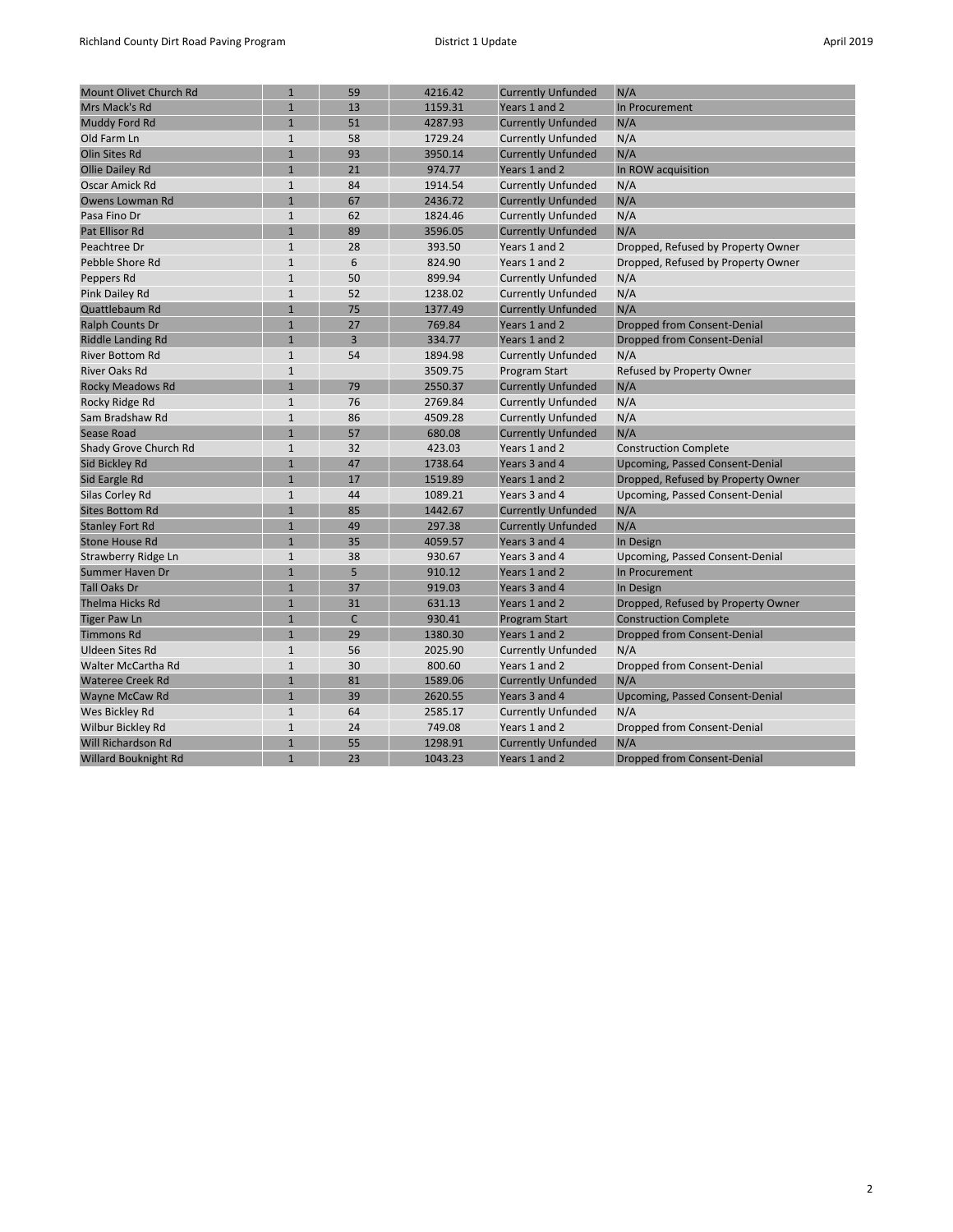| <b>Road Name</b>                    | <b>District</b>                  | Rank           | Length (Ft)       | Program                                                | <b>Project Status</b>              |
|-------------------------------------|----------------------------------|----------------|-------------------|--------------------------------------------------------|------------------------------------|
| <b>Abell Rd</b>                     | $\overline{2}$                   | 72             | 2119.42           | <b>Currently Unfunded</b>                              | N/A                                |
| <b>Abell Rd</b>                     | $\overline{2}$                   | 85             | 634.56            | <b>Currently Unfunded</b>                              | N/A                                |
| Allen Kelly Ct                      | $\overline{2}$                   | 6              | 749.99            | Years 1 and 2                                          | Dropped from Consent-Denial        |
| Annie Entzminger Ct                 | $\overline{2}$                   | C              | 700.14            | Program Start                                          | <b>Construction Complete</b>       |
| <b>Bell Gatson Rd</b>               | $\overline{2}$                   | 58             | 835.12            | <b>Currently Unfunded</b>                              | N/A                                |
| <b>Bettys Ln</b>                    | $\overline{2}$                   | 22             | 599.04            | Years 1 and 2                                          | Dropped, Refused by Property Owner |
| <b>Boatwright Rd</b>                | $\overline{2}$                   | 80             | 4848.31           | <b>Currently Unfunded</b>                              | N/A                                |
| Boyle Hill Rd                       | $\overline{2}$                   | 95             | 1903.66           | <b>Currently Unfunded</b>                              | N/A                                |
| <b>Braziel Hill Rd</b>              | $\overline{2}$                   | 18             | 1708.43           | Years 1 and 2                                          | Dropped from Consent-Denial        |
| <b>Breazio Rd</b>                   | $\overline{2}$                   | 27             | 678.01            | Years 3 and 4                                          | Dropped, Staff Recommendation      |
| <b>Bruton Rd</b>                    | $\overline{2}$                   | 38             | 4411.68           | Years 3 and 4                                          | Dropped from Consent-Denial        |
| Camp Agape Rd                       | $\overline{2}$                   | 54             | 1139.67           | <b>Currently Unfunded</b>                              | N/A                                |
| Carrie Hollins Rd                   | $\overline{2}$                   | 89             | 1659.99           | <b>Currently Unfunded</b>                              | N/A                                |
| <b>Carrison St</b>                  | $\overline{2}$                   | 30             | 939.24            | Years 3 and 4                                          | Upcoming, Passed Consent-Denial    |
| Cedar Hill Rd                       | $\overline{2}$                   | 74             | 2714.55           | <b>Currently Unfunded</b>                              | N/A                                |
| <b>Chester Rd</b>                   | $\overline{2}$                   | 66             | 2856.30           | <b>Currently Unfunded</b>                              | N/A                                |
| Clamp Rd                            | $\overline{2}$                   | 87             | 12482.05          | <b>Currently Unfunded</b>                              | N/A                                |
| <b>Claude Bundrick Rd</b>           | $\overline{2}$                   | 63             | 8393.79           | <b>Currently Unfunded</b>                              | N/A                                |
| <b>Cliff Anderson Rd</b><br>Cook Rd | $\overline{2}$<br>$\overline{2}$ | C<br>59        | 269.01            | <b>Program Start</b>                                   | <b>Construction Complete</b>       |
| Cool Stream Rd                      | $\overline{2}$                   | 67             | 1689.17<br>957.85 | <b>Currently Unfunded</b><br><b>Currently Unfunded</b> | N/A<br>N/A                         |
| Cool Stream Rd                      | $\overline{2}$                   | 90             | 866.43            | <b>Currently Unfunded</b>                              | N/A                                |
| Corley Rd                           | $\overline{2}$                   | 84             | 3164.58           | <b>Currently Unfunded</b>                              | N/A                                |
| Daffodil Ln                         | $\overline{2}$                   | 36             | 1290.04           | Years 3 and 4                                          | Upcoming, Passed Consent-Denial    |
| Dan Entzminger Rd                   | $\overline{2}$                   | 60             | 1315.44           | <b>Currently Unfunded</b>                              | N/A                                |
| Della Mae Ct                        | $\overline{2}$                   | $\overline{4}$ | 1416.15           | Years 1 and 2                                          | <b>Construction Complete</b>       |
| Dipsy Do Rd                         | $\overline{2}$                   | 64             | 1400.71           | <b>Currently Unfunded</b>                              | N/A                                |
| Dobson Rd                           | $\overline{2}$                   | 93             | 1972.38           | <b>Currently Unfunded</b>                              | N/A                                |
| <b>Earheart Road</b>                | $\overline{2}$                   | 10             | 489.88            | Years 1 and 2                                          | Dropped from Consent-Denial        |
| <b>Edward View Rd</b>               | $\overline{2}$                   | 12             | 2760.19           | Years 1 and 2                                          | Dropped from Consent-Denial        |
| EJW Rd                              | $\overline{2}$                   | 68             | 5270.17           | <b>Currently Unfunded</b>                              | N/A                                |
| Elton Walker Rd                     | $\overline{2}$                   | $\mathbf{1}$   | 2354.44           | Years 1 and 2                                          | Dropped, Refused by Property Owner |
| Emma Rd                             | $\overline{2}$                   | 17             | 1305.52           | Years 1 and 2                                          | Dropped from Consent-Denial        |
| <b>Entzminger Path</b>              | $\overline{2}$                   | 92             | 964.32            | <b>Currently Unfunded</b>                              | N/A                                |
| Entzminger Rd                       | $\overline{2}$                   | 9              | 949.27            | Years 1 and 2                                          | In ROW acquisition                 |
| <b>Faunas Rd</b>                    | $\overline{2}$                   | 83             | 3160.62           | <b>Currently Unfunded</b>                              | N/A                                |
| <b>Forbes Rd</b>                    | $\overline{2}$                   | 61             | 1324.03           | <b>Currently Unfunded</b>                              | N/A                                |
| Frank Dale Rd                       | $\overline{2}$                   | 78             | 2286.30           | <b>Currently Unfunded</b>                              | N/A                                |
| George Robertson Rd                 | $\overline{2}$                   | 26             | 1558.19           | Years 3 and 4                                          | Dropped, Refused by Property Owner |
| <b>Graddick Rd</b>                  | $\overline{2}$                   | 34             | 1770.58           | Years 3 and 4                                          | Upcoming, Passed Consent-Denial    |
| <b>Gunter Cir</b>                   | $\overline{2}$                   | 71             | 4034.15           | <b>Currently Unfunded</b>                              | N/A                                |
| Hardy Entzminger Rd                 | $\overline{2}$                   | 40             | 2227.24           | <b>Currently Unfunded</b>                              | N/A                                |
| <b>Hendrix Knoll Rd</b>             | $\overline{2}$                   | 51             | 1820.83           | <b>Currently Unfunded</b>                              | N/A                                |
| <b>Heyward Brockington Ct</b>       | $\overline{2}$                   | 47             | 617.19            | <b>Currently Unfunded</b>                              | N/A                                |
| <b>Hinnant Bottom Rd</b>            | $\overline{2}$                   | 97             | 3079.88           | <b>Currently Unfunded</b>                              | N/A                                |
| <b>Hinnant Rd</b>                   | $\overline{2}$                   | 69             | 3360.63           | <b>Currently Unfunded</b>                              | N/A                                |
| Hiram Allen Rd                      | $\overline{2}$                   | 75             | 3882.28           | <b>Currently Unfunded</b>                              | N/A                                |
| Hobart Rd                           | $\overline{2}$<br>$\overline{2}$ | 28<br>57       | 457.01<br>2086.96 | Years 3 and 4<br><b>Currently Unfunded</b>             | Dropped, Staff Recommendation      |
| Hornsby Rd<br>Hyman Ln              | $\overline{2}$                   | 86             | 2094.35           | <b>Currently Unfunded</b>                              | N/A<br>N/A                         |
| Jasper Lykes Ln                     | $\overline{2}$                   | 5              | 648.87            | Years 1 and 2                                          | Dropped, Property Issues           |
| Johnny Lorick Rd                    | $\overline{2}$                   | 31             | 1182.59           | Years 3 and 4                                          | Upcoming, Passed Consent-Denial    |
| Jordan Rd                           | $\overline{2}$                   | 41             | 836.99            | <b>Currently Unfunded</b>                              | N/A                                |
| Kelly Cir                           | $\overline{2}$                   | 20             | 1367.13           | Years 1 and 2                                          | Dropped from Consent-Denial        |
| La Brew Dr S                        | $\overline{2}$                   | $\overline{7}$ | 1057.51           | Years 1 and 2                                          | In Construction                    |
| Lacaya Rd                           | $\overline{2}$                   | 19             | 1533.18           | Years 1 and 2                                          | In ROW acquisition                 |
| Lambert Ln                          | $\overline{2}$                   | 65             | 2844.14           | <b>Currently Unfunded</b>                              | N/A                                |
| Larkin Ct                           | $\overline{2}$                   | Ext            | 916.58            | Program Start                                          | <b>Construction Complete</b>       |
| Lever Rd                            | $\overline{2}$                   | 50             | 4366.04           | <b>Currently Unfunded</b>                              | N/A                                |
| Lilton Rd                           | $\overline{2}$                   | 88             | 3301.74           | <b>Currently Unfunded</b>                              | N/A                                |
| Locklier Rd                         | $\overline{2}$                   | 98             | 11748.62          | <b>Currently Unfunded</b>                              | N/A                                |
| London Ave                          | $\overline{2}$                   | 14             | 356.96            | Years 1 and 2                                          | In Construction                    |
| Lorick Rd                           | $\overline{2}$                   | 11             | 339.07            | Years 1 and 2                                          | <b>Dropped from Consent-Denial</b> |
| Macs Pond Road                      | $\overline{2}$                   | 42             | 866.29            | <b>Currently Unfunded</b>                              | N/A                                |
| Maggie Hipp Rd                      | $\overline{2}$                   | 29             | 465.05            | Years 3 and 4                                          | In Design                          |
| Marie Cir                           | $\overline{2}$                   | 48             | 1275.02           | <b>Currently Unfunded</b>                              | N/A                                |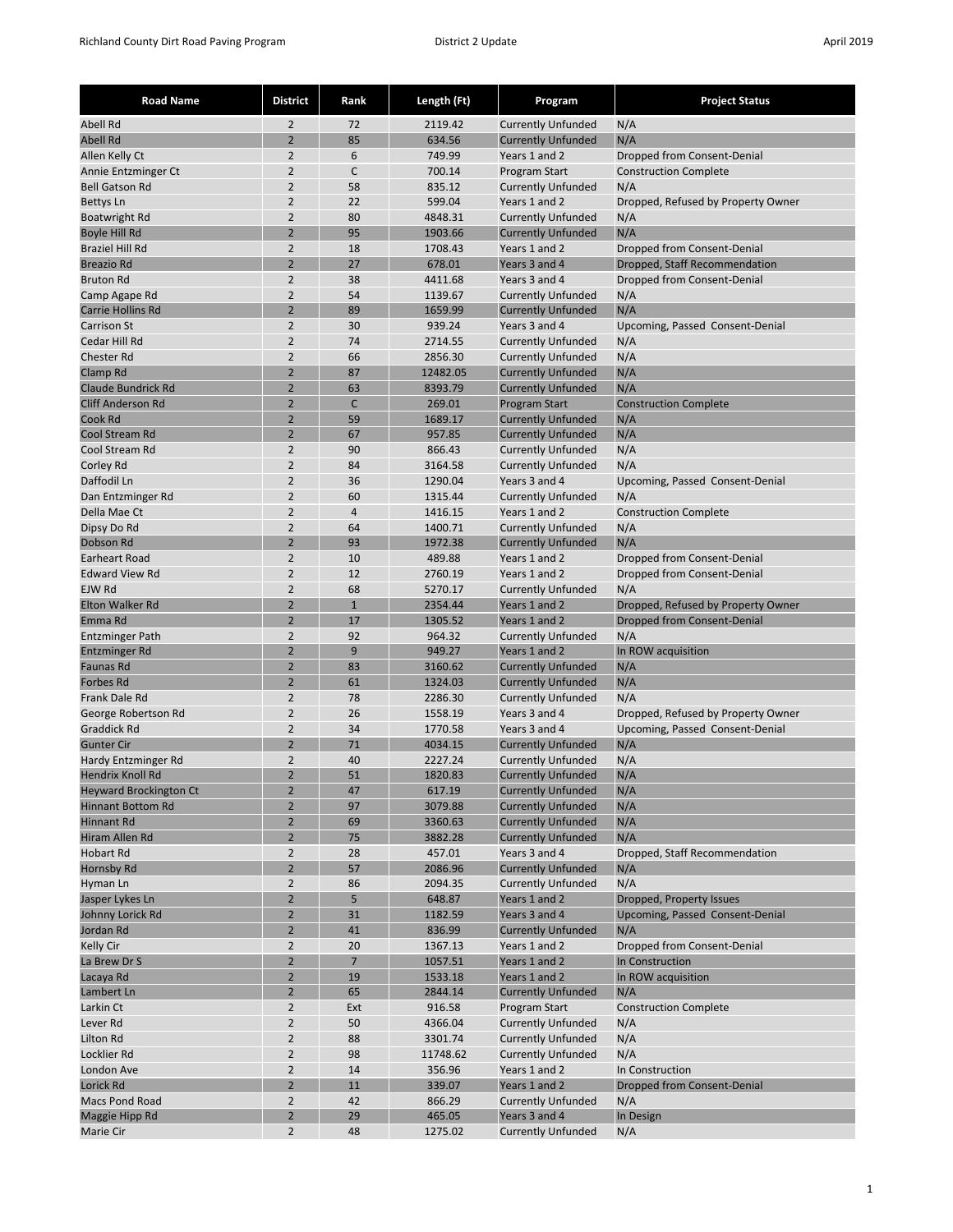| <b>Marion Trapp Rd</b>   | $\overline{2}$ | 46             | 1513.81 | <b>Currently Unfunded</b> | N/A                                |
|--------------------------|----------------|----------------|---------|---------------------------|------------------------------------|
| <b>McDonald Ln</b>       | $\overline{2}$ | 53             | 1131.13 | <b>Currently Unfunded</b> | N/A                                |
| <b>ME Cunningham Rd</b>  | $\overline{2}$ | 37             | 549.99  | Years 3 and 4             | Upcoming, Passed Consent-Denial    |
| Minger Rd                | $\overline{2}$ | $\overline{2}$ | 702.46  | Years 1 and 2             | <b>Construction Complete</b>       |
| Moore Rd                 | $\overline{2}$ | 94             | 2483.96 | <b>Currently Unfunded</b> | N/A                                |
| N Hask Jacobs Rd         | $\overline{2}$ | 25             | 1908.67 | Years 3 and 4             | Dropped, Refused by Property Owner |
| N Washington Rd          | $\overline{2}$ | 82             | 3086.30 | <b>Currently Unfunded</b> | N/A                                |
| Net Dean Rd              | $\overline{2}$ | 15             | 2170.03 | Years 1 and 2             | In Construction                    |
| Nipper Creek Rd          | $\overline{2}$ | 81             | 1218.92 | <b>Currently Unfunded</b> | N/A                                |
| Old Gunter Rd            | $\overline{2}$ | 73             | 1595.29 | <b>Currently Unfunded</b> | N/A                                |
| Old Winnsboro Rd         | $\overline{2}$ | 79             | 1147.16 | <b>Currently Unfunded</b> | N/A                                |
| Paul Rd                  | $\overline{2}$ | 8              | 612.42  | Years 1 and 2             | <b>Construction Complete</b>       |
| Persimmon Fork Rd        | $\overline{2}$ | 55             | 6478.53 | <b>Currently Unfunded</b> | N/A                                |
| Pickett Hill Rd          | $\overline{2}$ | 70             | 1459.31 | <b>Currently Unfunded</b> | N/A                                |
| Romeo Johnson Rd         | $\overline{2}$ | 99             | 1103.50 | <b>Currently Unfunded</b> | N/A                                |
| <b>Roy Corbett Rd</b>    | $\overline{2}$ | 39             | 1106.40 | Years 3 and 4             | <b>Dropped from Consent-Denial</b> |
| <b>Rufus Miles Rd</b>    | $\overline{2}$ | 43             | 4354.12 | <b>Currently Unfunded</b> | N/A                                |
| <b>Russ Brown Rd</b>     | $\overline{2}$ | 24             | 5751.39 | Years 3 and 4             | Dropped from Consent-Denial        |
| Salleys Ln               | $\overline{2}$ | 77             | 2848.39 | <b>Currently Unfunded</b> | N/A                                |
| Scott Ridge Ln           | $\overline{2}$ | 76             | 1133.86 | <b>Currently Unfunded</b> | N/A                                |
| <b>Shadow Mist Ln</b>    | $\overline{2}$ | 23             | 2048.12 | Years 1 and 2             | Dropped, Refused by Property Owner |
| Suber Rd                 | $\overline{2}$ | 21             | 592.51  | Years 1 and 2             | Dropped, Refused by Property Owner |
| <b>Taylor Chapel Rd</b>  | $\overline{2}$ | 62             | 7435.86 | <b>Currently Unfunded</b> | N/A                                |
| <b>Tidwell Rd</b>        | $\overline{2}$ | 45             | 1805.12 | <b>Currently Unfunded</b> | N/A                                |
| <b>Tobacco Barn Rd</b>   | $\overline{2}$ | 91             | 2748.07 | <b>Currently Unfunded</b> | N/A                                |
| Trapp Ln                 | $\overline{2}$ | 49             | 339.96  | <b>Currently Unfunded</b> | N/A                                |
| <b>Twin Ponds Rd</b>     | $\overline{2}$ | 16             | 1999.44 | Years 1 and 2             | In ROW acquisition                 |
| <b>Wages Rd</b>          | $\overline{2}$ | 13             | 1244.55 | Years 1 and 2             | Dropped, Refused by Property Owner |
| <b>Walters Trl</b>       | $\overline{2}$ | $\overline{3}$ | 759.33  | Years 1 and 2             | Dropped, Refused by Property Owner |
| <b>Wil Stel Trl</b>      | $\overline{2}$ | 35             | 507.23  | Years 3 and 4             | Upcoming, Passed Consent-Denial    |
| <b>Wilcox Rd</b>         | $\overline{2}$ | 32             | 1424.56 | Years 3 and 4             | Upcoming, Passed Consent-Denial    |
| Will Douglass Rd         | $\overline{2}$ | 96             | 2490.90 | <b>Currently Unfunded</b> | N/A                                |
| Will Frick Rd            | $\overline{2}$ | 56             | 2062.25 | <b>Currently Unfunded</b> | N/A                                |
| <b>Willie McCants Rd</b> | $\overline{2}$ | 44             | 875.08  | <b>Currently Unfunded</b> | N/A                                |
| <b>Willie Peake Cir</b>  | $\overline{2}$ | 52             | 1459.96 | <b>Currently Unfunded</b> | N/A                                |
| <b>Wilson Cir</b>        | $\overline{2}$ | 33             | 2497.71 | Years 3 and 4             | Upcoming, Passed Consent-Denial    |
| <b>Winterwood Court</b>  | $\overline{2}$ | C              | 1297.43 | Program Start             | <b>Construction Complete</b>       |
| Zachary Lane             | $\overline{2}$ | $\mathsf{C}$   | 494.16  | <b>Program Start</b>      | <b>Construction Complete</b>       |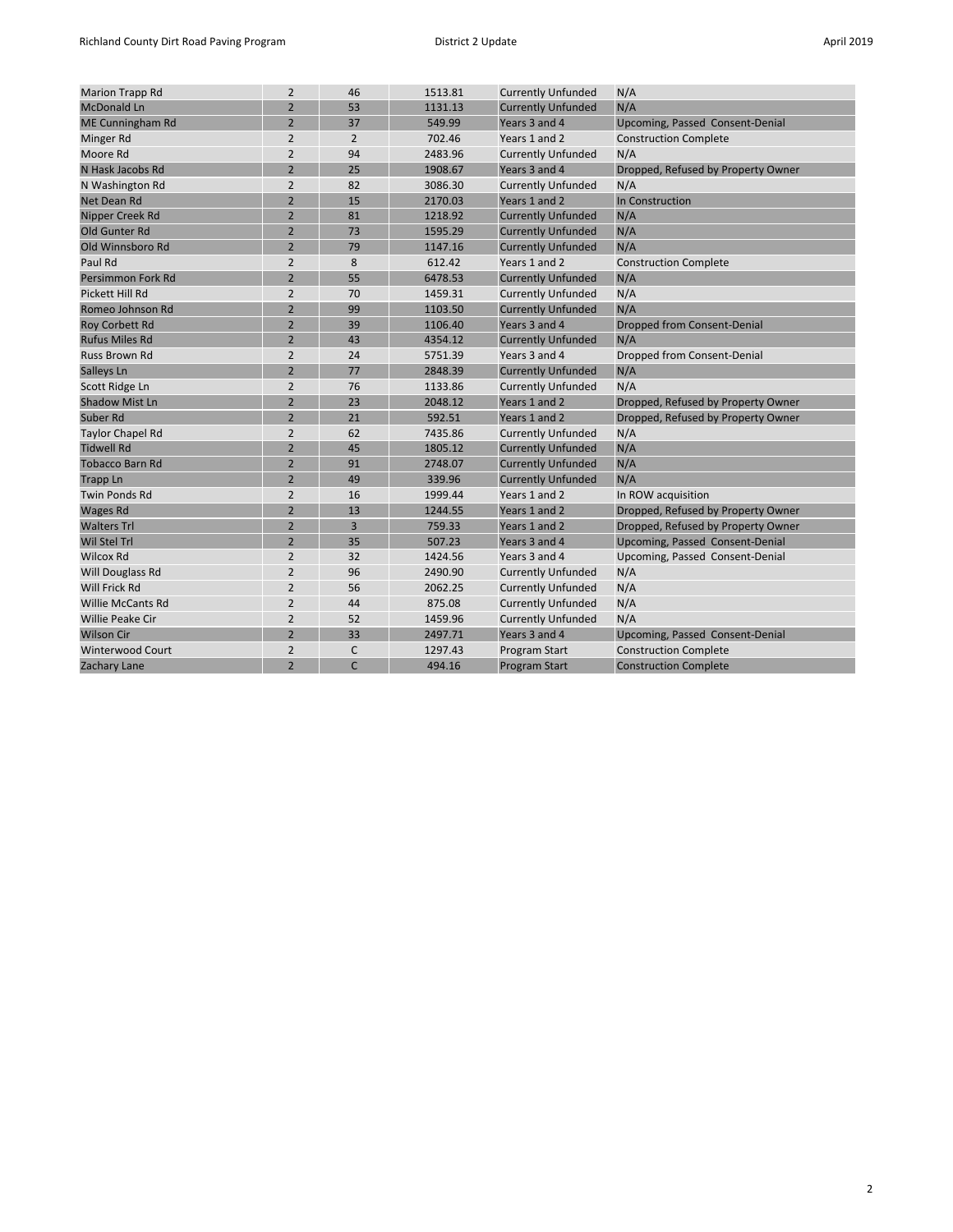| <b>Road Nzme</b>   | <b>District</b> | Rank           | Length (Ft) | Program                   | <b>Project Status</b>         |
|--------------------|-----------------|----------------|-------------|---------------------------|-------------------------------|
| <b>Bluebird Dr</b> |                 |                | 1134.94     | <b>Currently Unfunded</b> | N/A                           |
| Cadia Dr           | 3               |                | 648.71      | Years 1 and 2             | In Procurement                |
| <b>Collins Dr</b>  | B               |                | 1146.68     | <b>Currently Unfunded</b> | N/A                           |
| <b>Fairwold St</b> | 3               |                | 107.49      | Years 1 and 2             | Dropped from Consent-Denial   |
| Faust St           | 3               | $\overline{4}$ | 563.62      | Years 3 and 4             | Dropped, Staff Recommendation |
| <b>Hall St</b>     | 3               |                | 171.22      | Years 1 and 2             | In Procurement                |
| Hanson Ave         | 3               |                | 598.02      | Program Start             | Refused by Property Owner     |
| N Chelsea Rd       |                 | 6              | 2749.27     | <b>Currently Unfunded</b> | N/A                           |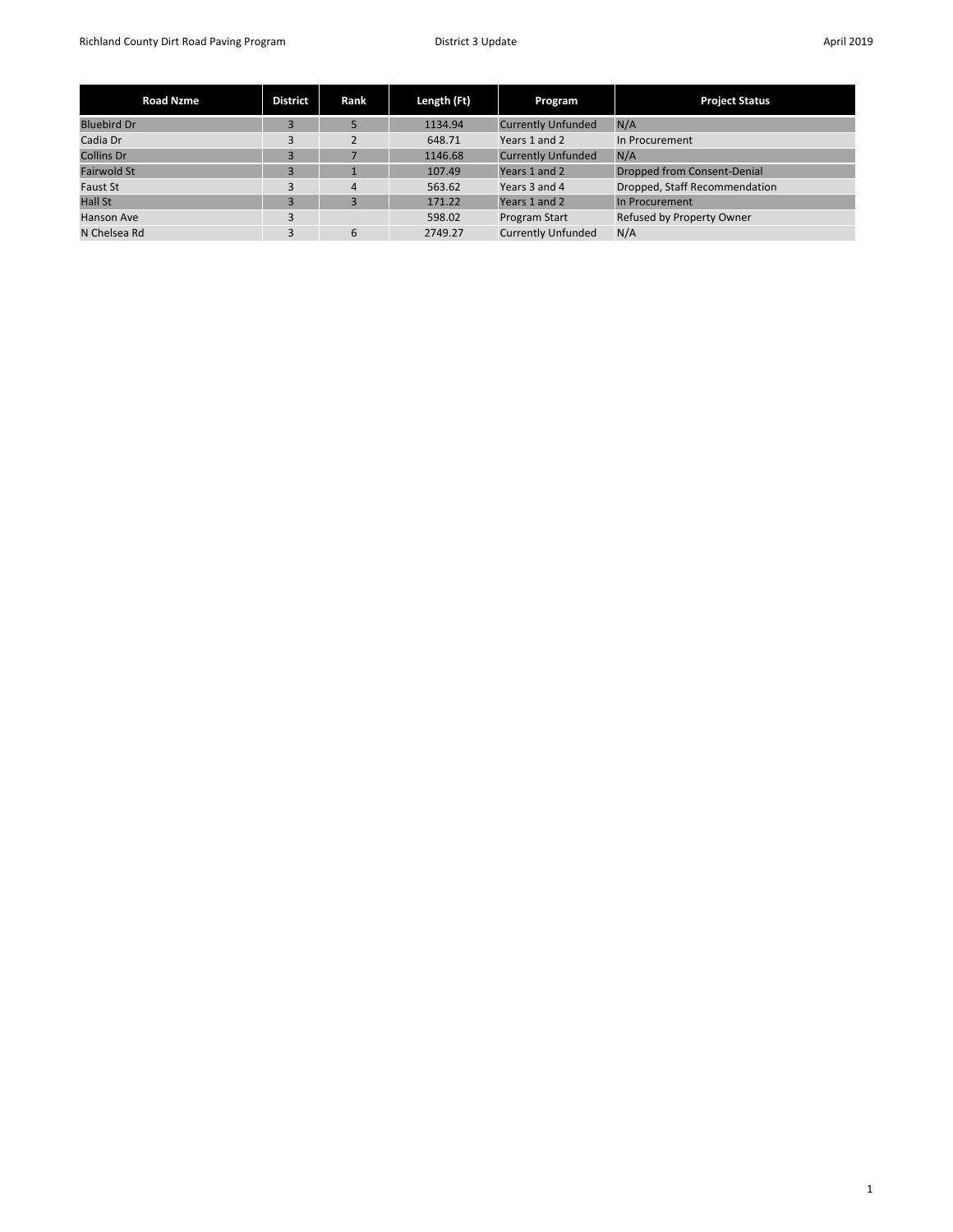| <b>Road Name</b>       | <b>District</b> | Rank | Length (Ft) | Program              | <b>Project Status</b>        |
|------------------------|-----------------|------|-------------|----------------------|------------------------------|
| <b>Crest St</b>        | 4               |      | 167.28      | Years 1 and 2        | Dropped from Consent-Denial  |
| <b>Frost Mill Road</b> | 4               |      | 3215.16     | Currently Unfunded   | N/A                          |
| Lavender St            | 4               | Ext  | 374.64      | <b>Program Start</b> | <b>Construction Complete</b> |
| <b>W</b> Miriam Ave    | 4               |      | 217.95      | Years 1 and 2        | <b>Construction Complete</b> |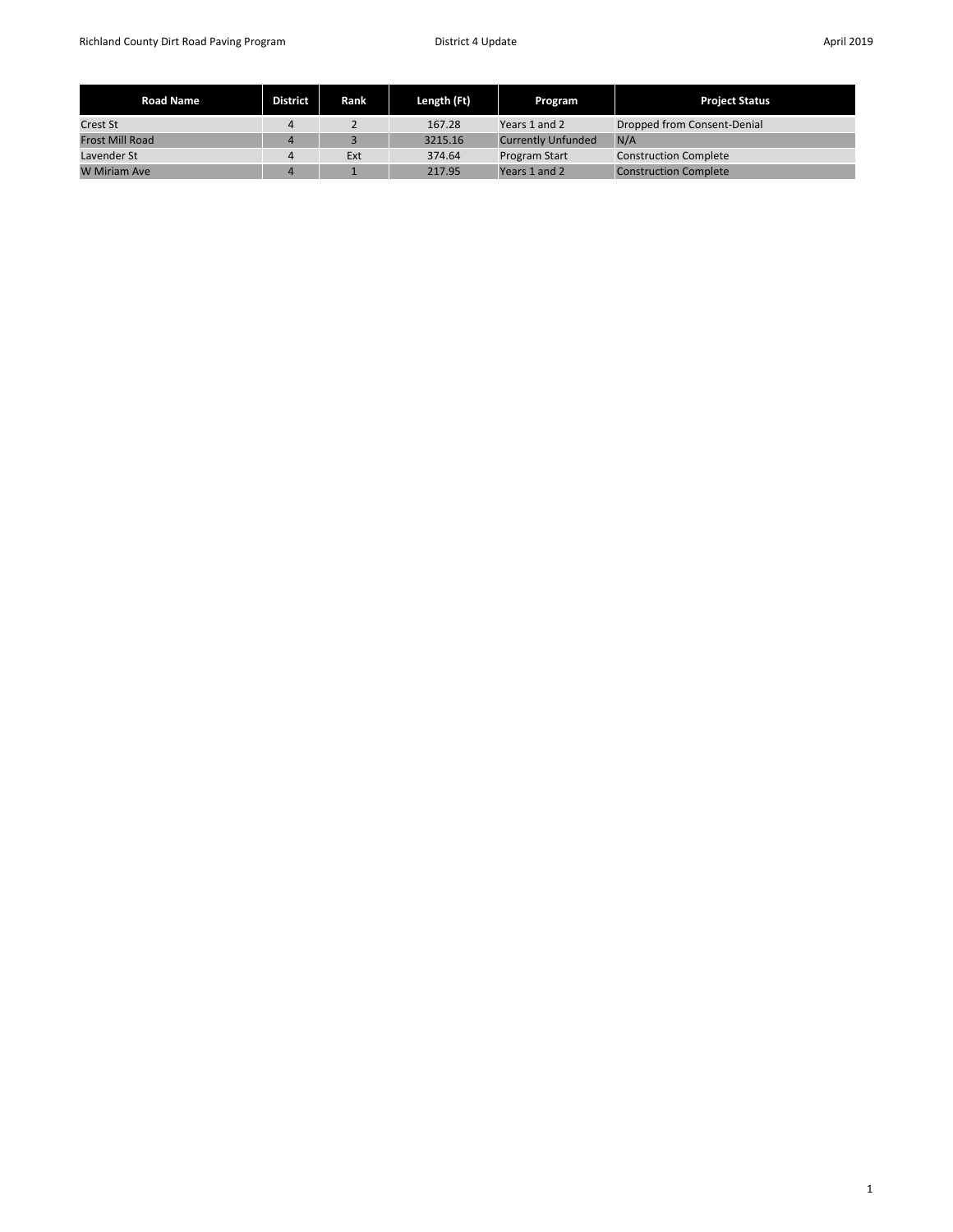| <b>Road Name</b>        | <b>District</b> | Rank           | Length (Ft) | Program                   | <b>Project Status</b>           |
|-------------------------|-----------------|----------------|-------------|---------------------------|---------------------------------|
| <b>Brevard St</b>       | 5               |                | 1603.42     | <b>Currently Unfunded</b> | N/A                             |
| <b>Hampshire Drive</b>  |                 |                | 378.39      | <b>Currently Unfunded</b> | N/A                             |
| Jefferson Allen Dr      | 5               | 6              | 1386.44     | <b>Currently Unfunded</b> | N/A                             |
| Normandy Rd             | 5               |                | 212.32      | Years 1 and 2             | <b>Construction Complete</b>    |
| Redbud Dr               | 5.              | $\overline{4}$ | 283.29      | Years 3 and 4             | Upcoming, Passed Consent-Denial |
| Youngs Chapel Church Rd | 5               |                | 338.26      | Years 1 and 2             | In Procurement                  |
| Youngs Chapel Church Rd |                 |                | 214.63      | Years 3 and 4             | Upcoming, Passed Consent-Denial |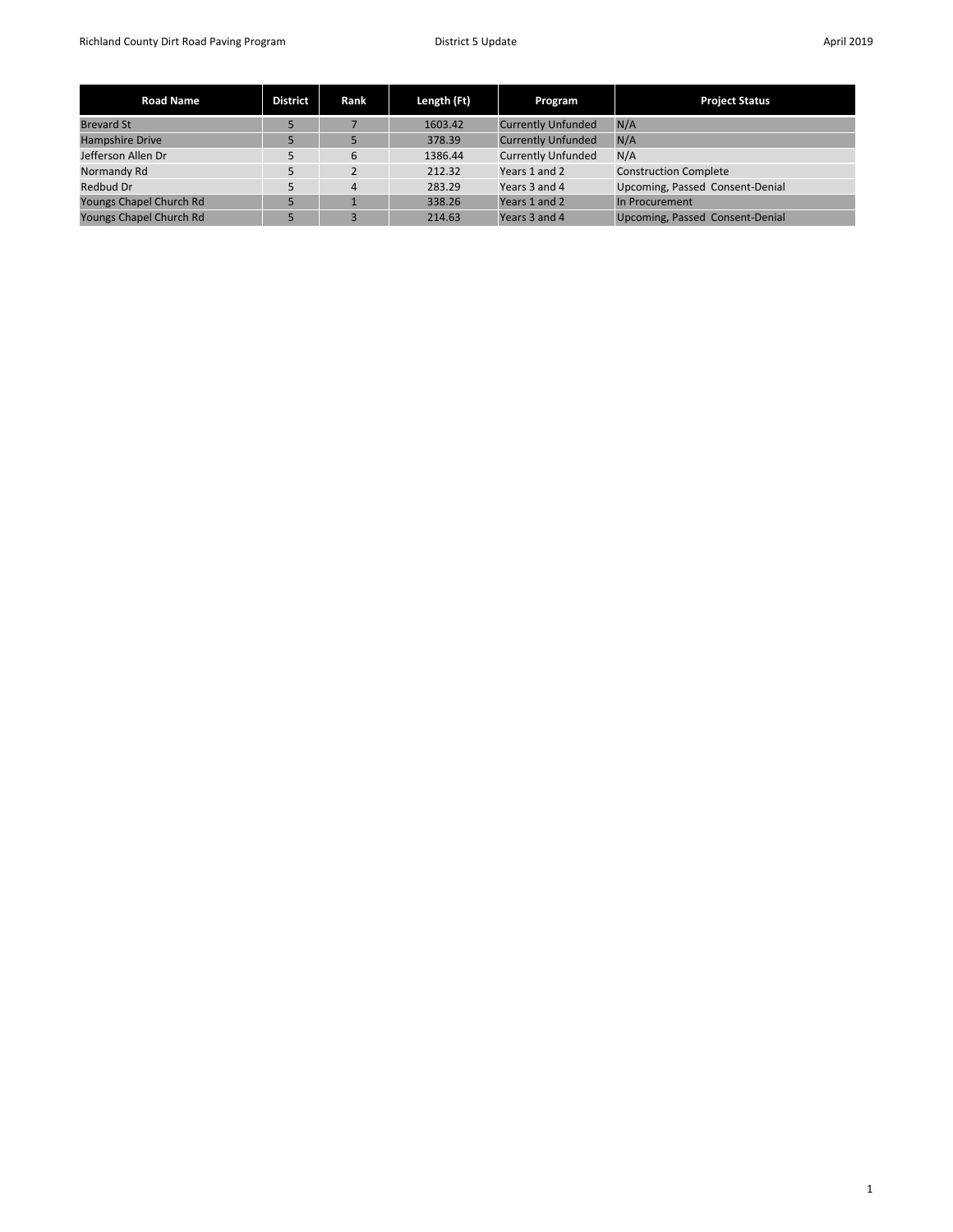|  | --<br>j<br>Road Name | --<br><b>District</b> | Rank | Length (Ft) | Program | <b>Project Status</b> |
|--|----------------------|-----------------------|------|-------------|---------|-----------------------|
|--|----------------------|-----------------------|------|-------------|---------|-----------------------|

**NO DIRT ROADS IN DISTRICT 6**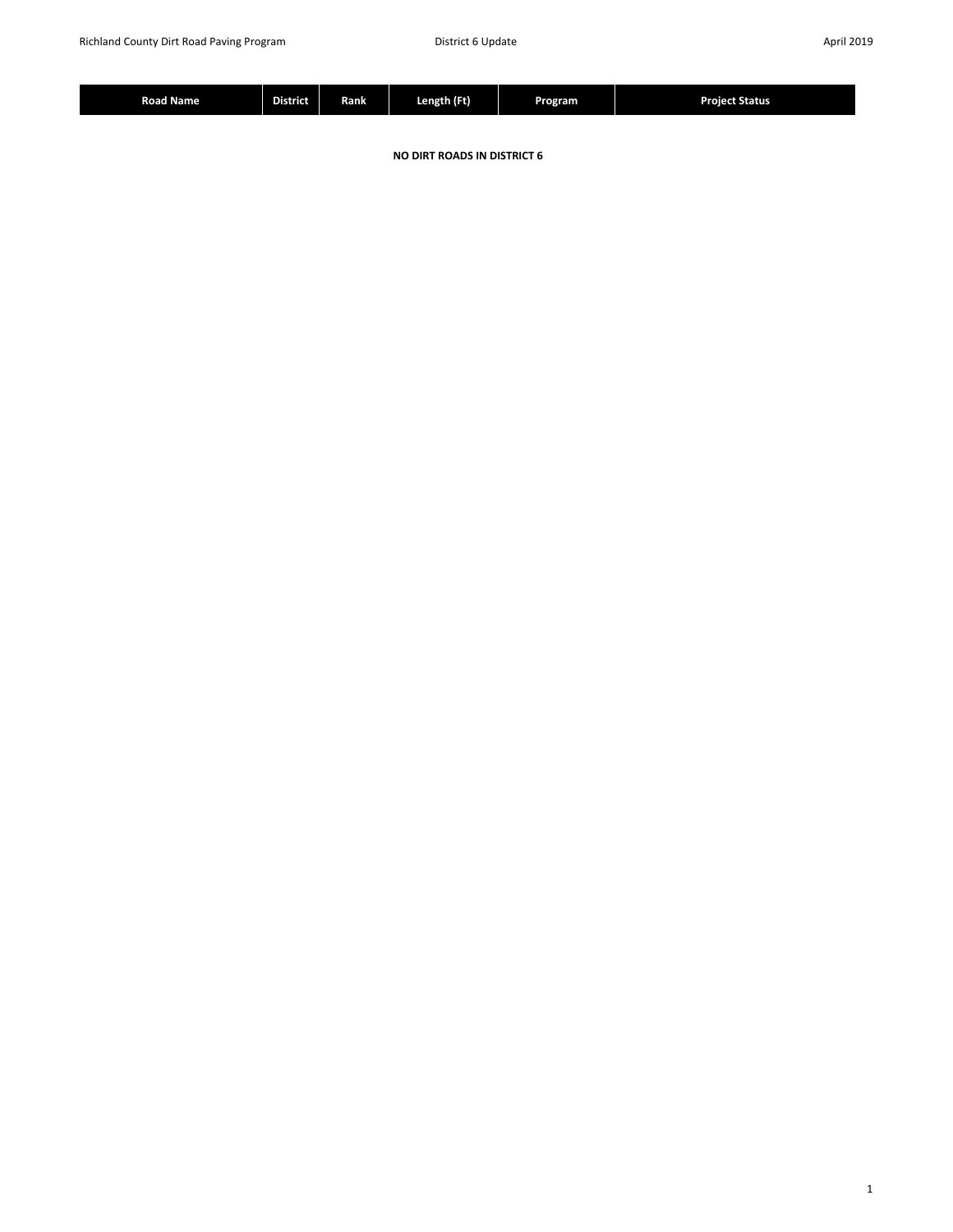| <b>Road Name</b>                        | <b>District</b>                  | Rank                 | Length (Ft)        | Program                                           | <b>Project Status</b>                     |
|-----------------------------------------|----------------------------------|----------------------|--------------------|---------------------------------------------------|-------------------------------------------|
| Albert Allen Rd                         | $\overline{7}$                   | 49                   | 1761.15            | <b>Currently Unfunded</b>                         | N/A                                       |
| Allen St                                | 7                                | Ext                  | 492.54             | Program Start                                     | <b>Construction Complete</b>              |
| Alta Vista Rd                           | 7                                | 66                   | 4987.41            | <b>Currently Unfunded</b>                         | N/A                                       |
| <b>Ashbury St</b>                       | 7                                | 15                   | 1578.05            | Years 1 and 2                                     | <b>Construction Complete</b>              |
| Barbara Dr                              | 7                                | 18                   | 976.01             | Years 3 and 4                                     | Dropped, Staff Recommendation             |
| <b>Bisbane Rd</b>                       | $\overline{7}$                   | 22                   | 603.93             | Years 3 and 4                                     | In ROW acquisition                        |
| <b>Blythebrook Rd</b>                   | 7                                | 47                   | 1313.99            | <b>Currently Unfunded</b>                         | N/A                                       |
| <b>Boomer Rd</b>                        | 7                                | 39                   | 1418.02            | <b>Currently Unfunded</b>                         | N/A                                       |
| <b>Bowling Ave</b>                      | $\overline{7}$                   | 51                   | 471.99             | <b>Currently Unfunded</b>                         | N/A                                       |
| <b>Boylston Rd</b>                      | 7                                | D                    | 1811.74            | <b>Program Start</b>                              | <b>Construction Complete</b>              |
| <b>Brockington Acres Road</b>           | $\overline{7}$<br>$\overline{7}$ | 55<br>$\overline{1}$ | 1029.07            | <b>Currently Unfunded</b>                         | N/A                                       |
| Carrie Anderson Rd<br>Cherry Blossom Ln | 7                                | 38                   | 339.69<br>1388.08  | Years 1 and 2<br><b>Currently Unfunded</b>        | Dropped from Consent-Denial<br>N/A        |
| Corley Ford Rd                          | 7                                | 64                   | 877.04             | <b>Currently Unfunded</b>                         | N/A                                       |
| Crawford Rd                             | $\overline{7}$                   | 42                   | 756.89             | <b>Currently Unfunded</b>                         | N/A                                       |
| Darby St                                | 7                                | 46                   | 432.95             | <b>Currently Unfunded</b>                         | N/A                                       |
| Davis Smith Rd                          | 7                                | 23                   | 1415.70            | Years 3 and 4                                     | In Design                                 |
| Dawning Ln                              | $\overline{7}$                   | $\overline{3}$       | 790.50             | Years 1 and 2                                     | Dropped, Refused by Property Owner        |
| Donald St                               | 7                                | 43                   | 781.93             | <b>Currently Unfunded</b>                         | N/A                                       |
| Dorichlee Ln                            | 7                                | Ext                  | 1338.77            | Program Start                                     | Refused by Property Owner                 |
| Dozier Ln                               | $\overline{7}$                   | 37                   | 1332.34            | <b>Currently Unfunded</b>                         | N/A                                       |
| Eastover St                             | $\overline{7}$                   | 48                   | 877.95             | <b>Currently Unfunded</b>                         | N/A                                       |
| <b>Eastover St</b>                      | $\overline{7}$                   | Ext                  | 361.03             | Program Start                                     | <b>Construction Complete</b>              |
| Eisenhower Dr                           | $\overline{7}$                   | 50                   | 448.50             | <b>Currently Unfunded</b>                         | N/A                                       |
| <b>Ethels Ave</b>                       | 7                                | B                    | 1056.99            | <b>Program Start</b>                              | <b>Construction Complete</b>              |
| Goff Rd                                 | 7                                | 9                    | 673.37             | Years 1 and 2                                     | <b>Dropped from Consent-Denial</b>        |
| <b>Governor Pond Rd</b>                 | $\overline{7}$                   | 27                   | 2012.86            | Years 3 and 4                                     | In Design                                 |
| <b>Green Cedar Drive</b>                | $\overline{7}$                   | 59                   | 1395.22            | <b>Currently Unfunded</b>                         | N/A                                       |
| Harold St                               | 7                                | B                    | 1378.20            | Program Start                                     | <b>Construction Complete</b>              |
| Hattie Rd                               | $\overline{7}$                   | $\overline{4}$       | 423.72             | Years 1 and 2                                     | <b>Construction Complete</b>              |
| <b>High Valley Trl</b>                  | $\overline{7}$                   | 17                   | 4770.21            | Years 3 and 4                                     | In Design                                 |
| <b>Hilltop Dr</b><br>India St           | 7<br>$\overline{7}$              | 67<br>B              | 1734.90<br>1307.86 | <b>Currently Unfunded</b><br><b>Program Start</b> | N/A<br><b>Construction Complete</b>       |
| J C Trapp Rd                            | $\overline{7}$                   | 34                   | 2056.75            | <b>Currently Unfunded</b>                         | N/A                                       |
| Jeter St                                | 7                                | 6                    | 356.05             | Years 1 and 2                                     | <b>Construction Complete</b>              |
| Jilda Dr                                | $\overline{7}$                   | 8                    | 505.50             | Years 1 and 2                                     | Dropped from Consent-Denial               |
| Jilda Dr                                | $\overline{7}$                   | 29                   | 509.02             | Years 3 and 4                                     | Upcoming, Passed Consent-Denial           |
| Keithwood Ln                            | 7                                | 31                   | 1801.50            | Years 3 and 4                                     | Upcoming, Passed Consent-Denial           |
| Killian Baptist Cemetery Rd             | $\overline{7}$                   | 65                   | 1200.36            | <b>Currently Unfunded</b>                         | N/A                                       |
| Larger St                               | $\overline{7}$                   | $\overline{7}$       | 1933.86            | Years 1 and 2                                     | In Design                                 |
| Lever Acres Rd                          | 7                                | 53                   | 2486.75            | <b>Currently Unfunded</b>                         | N/A                                       |
| Lib Lucas Rd                            | $\overline{7}$                   | 44                   | 1176.50            | <b>Currently Unfunded</b>                         | N/A                                       |
| Lincoln Rd                              | 7                                | 10                   | 686.20             | Years 1 and 2                                     | Dropped, Property Issues                  |
| Lonesome Pine Trl                       | 7                                | 30                   | 763.55             | Years 3 and 4                                     | Upcoming, Passed Consent-Denial           |
| Mount Pilgrim Church Rd                 | $\overline{7}$                   | 21                   | 797.45             | Years 3 and 4                                     | In ROW acquisition                        |
| <b>Mount Valley Rd</b>                  | 7                                | 61                   | 9048.44            | <b>Currently Unfunded</b>                         | N/A                                       |
| N Ellison Rd                            | 7                                | 57                   | 2343.74            | <b>Currently Unfunded</b>                         | N/A                                       |
| Nature Road                             | $\overline{7}$                   | 41                   | 2157.53            | <b>Currently Unfunded</b>                         | N/A                                       |
| New Free Hope Church Rd                 | 7<br>$\overline{7}$              | 36                   | 639.54             | <b>Currently Unfunded</b>                         | N/A                                       |
| New Hope Dr<br>Old Fairfield Rd         | $\overline{7}$                   | 13<br>52             | 1131.82<br>1955.84 | Years 1 and 2<br><b>Currently Unfunded</b>        | Dropped, Refused by Property Owner<br>N/A |
| Old Oak Drive                           | 7                                | 68                   | 283.48             | <b>Currently Unfunded</b>                         | N/A                                       |
| Olga Rd                                 | $\overline{7}$                   | 62                   | 1508.17            | <b>Currently Unfunded</b>                         | N/A                                       |
| <b>Peafowl Drive</b>                    | $\overline{7}$                   | B                    | 854.57             | Program Start                                     | <b>Construction Complete</b>              |
| Pilgrim Rd                              | $\overline{7}$                   | B                    | 2500.22            | <b>Program Start</b>                              | <b>Construction Complete</b>              |
| Pindo Palm Ln                           | $\overline{7}$                   | 56                   | 1038.24            | <b>Currently Unfunded</b>                         | N/A                                       |
| Pioneer Rd                              | $\overline{7}$                   | 40                   | 713.86             | <b>Currently Unfunded</b>                         | N/A                                       |
| Pond Valley Rd                          | $\overline{7}$                   | 60                   | 2252.16            | <b>Currently Unfunded</b>                         | N/A                                       |
| Prestley Dr                             | $\overline{7}$                   | B                    | 1274.28            | Program Start                                     | <b>Construction Complete</b>              |
| Red Hill Rd                             | 7                                | 45                   | 2099.54            | <b>Currently Unfunded</b>                         | N/A                                       |
| Rockerfella Ln                          | $\overline{7}$                   | 11                   | 1455.91            | Years 1 and 2                                     | In ROW acquisition                        |
| Roosevelt Rd                            | $\overline{7}$                   | $\overline{2}$       | 442.64             | Years 1 and 2                                     | Dropped, Property Issues                  |
| S Hask Jacobs Rd                        | $\overline{7}$                   | 5                    | 877.22             | Years 1 and 2                                     | In Construction                           |
| Sam Dubard Rd                           | $\overline{7}$                   | 26                   | 1490.72            | Years 3 and 4                                     | In Design                                 |
| Sara Matthews Rd                        | $\overline{7}$                   | 25                   | 2087.09            | Years 1 and 2                                     | In Construction                           |
| Sassafras Rd                            | $\overline{7}$                   | 16                   | 1241.02            | Years 1 and 2                                     | In Design                                 |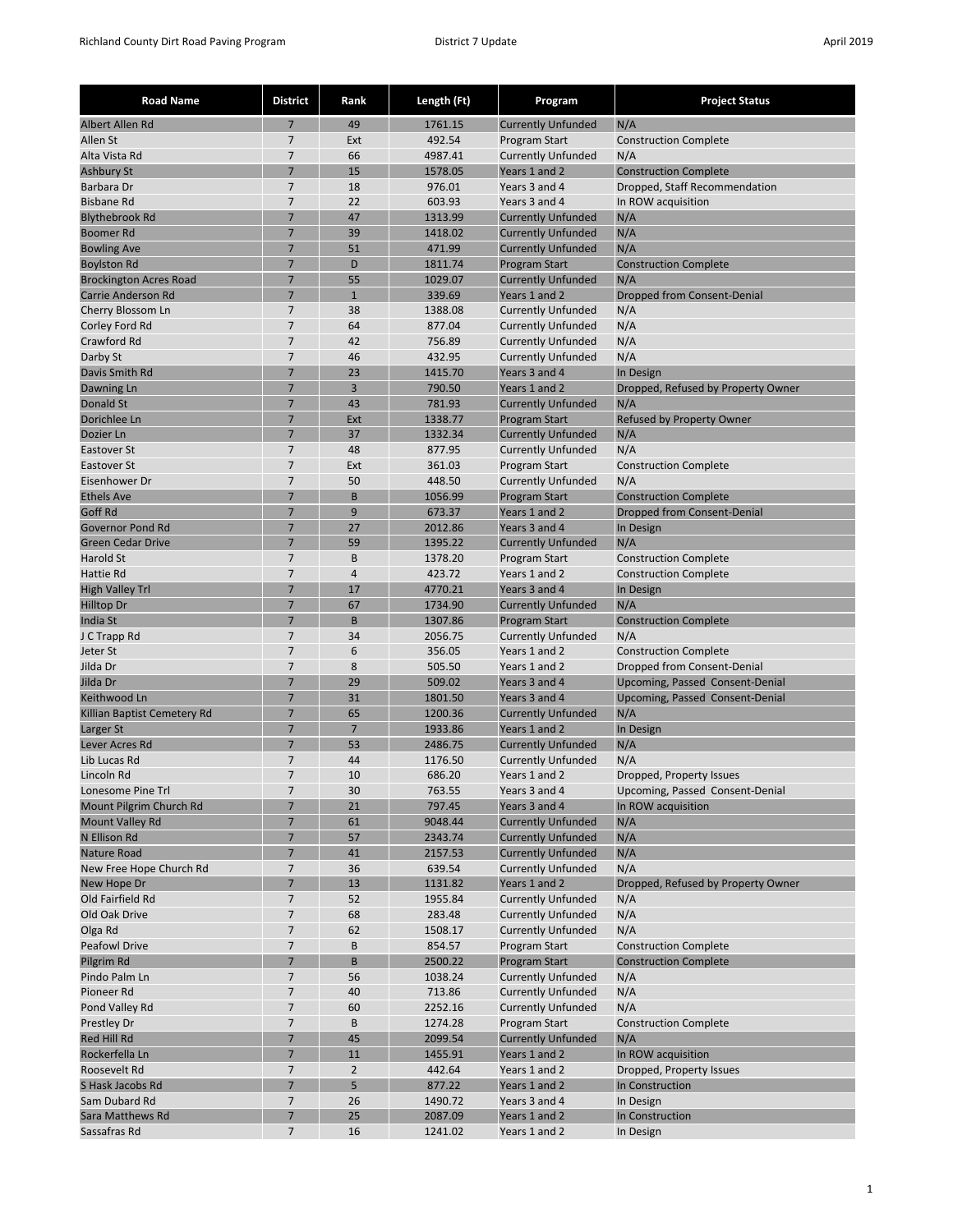| Skyview Dr                 | 7              | 54 | 998.08  | <b>Currently Unfunded</b> | N/A                             |
|----------------------------|----------------|----|---------|---------------------------|---------------------------------|
| Slab Pile Rd               | 7              | 32 | 773.26  | Years 3 and 4             | Upcoming, Passed Consent-Denial |
| Snow Rd                    | 7              | 24 | 1037.60 | Years 3 and 4             | In Design                       |
| Summer Crest Rd            | 7              | 12 | 310.66  | Years 1 and 2             | Dropped from Consent-Denial     |
| Swygert Ln                 | 7              | 28 | 966.40  | Years 3 and 4             | Upcoming, Passed Consent-Denial |
| <b>Tammy Dr</b>            | $\overline{7}$ | B  | 463.90  | <b>Program Start</b>      | <b>Construction Complete</b>    |
| Ted St                     | 7              | B  | 886.13  | Program Start             | <b>Construction Complete</b>    |
| <b>Townsend St</b>         | $\overline{7}$ | B  | 192.20  | <b>Program Start</b>      | <b>Construction Complete</b>    |
| Valarie Rd                 | 7              | 14 | 1516.88 | Years 1 and 2             | In Design                       |
| <b>Wessinger Ln</b>        | $\overline{7}$ | 19 | 1575.77 | Years 3 and 4             | In Design                       |
| <b>Whispering Pines Rd</b> | 7              | 35 | 892.16  | <b>Currently Unfunded</b> | N/A                             |
| <b>Whispering Pines Rd</b> | 7              | 58 | 1964.14 | <b>Currently Unfunded</b> | N/A                             |
| Wild Goose Rd              | 7              | 20 | 789.40  | Years 3 and 4             | Dropped from Consent-Denial     |
| William Duffie Rd          | 7              | B  | 2537.67 | Program Start             | <b>Construction Complete</b>    |
| Wooten Rd                  | $\overline{7}$ | 33 | 2017.74 | <b>Currently Unfunded</b> | N/A                             |
| Zacks Playhouse Rd         | $\overline{7}$ | 63 | 858.65  | <b>Currently Unfunded</b> | N/A                             |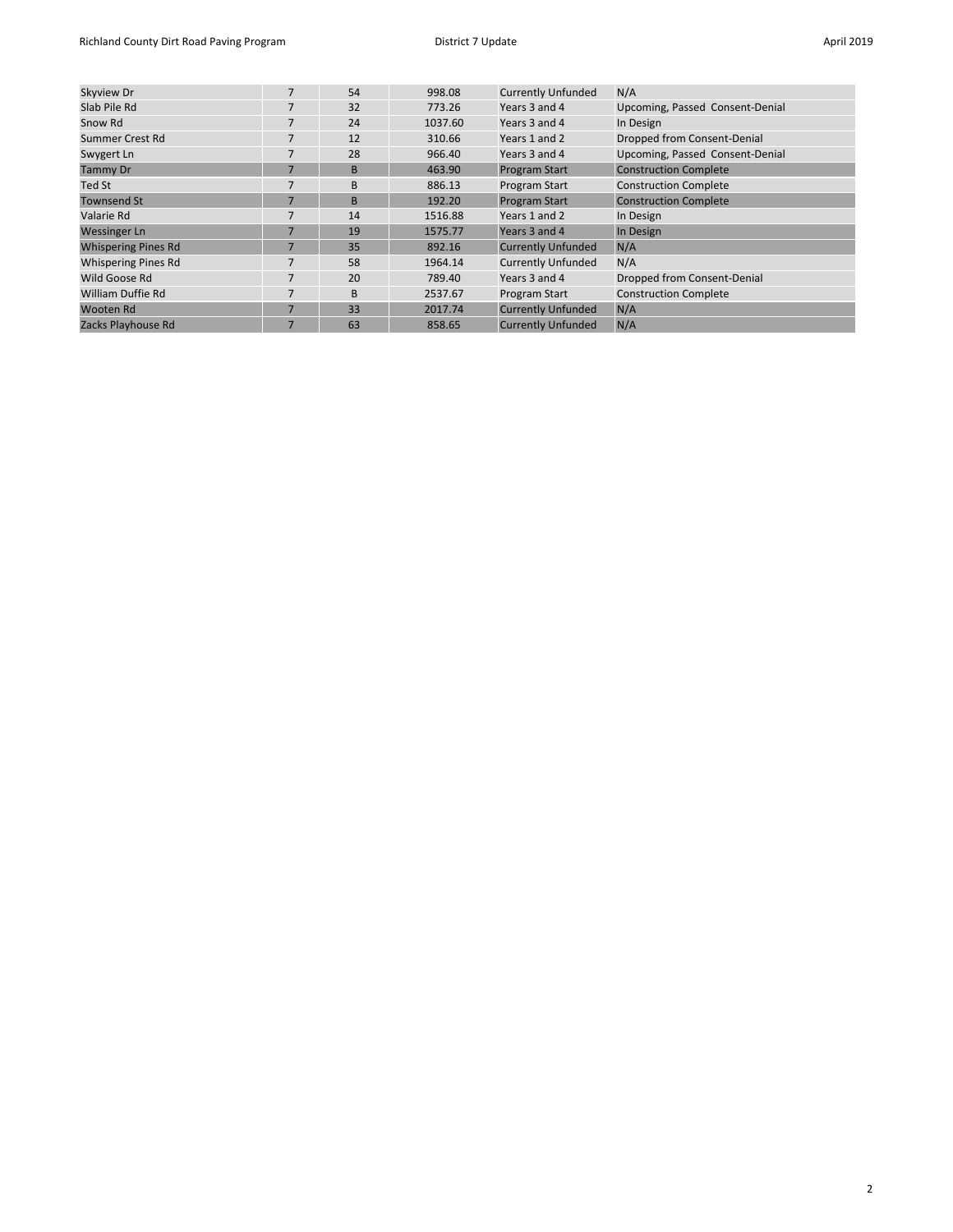| <b>Road Name</b>        | <b>District</b> | Rank | Length (Ft) | Program                   | <b>Project Status</b>   |
|-------------------------|-----------------|------|-------------|---------------------------|-------------------------|
| Barney Ln               | 8               |      | 1043.44     | Years 3 and 4             | In ROW acquisition      |
| <b>Bombing Range Pt</b> | 8               | 4    | 843.68      | <b>Currently Unfunded</b> | N/A                     |
| <b>Bush Rd</b>          | 8               | 6    | 1825.48     | <b>Currently Unfunded</b> | N/A                     |
| <b>Cleaton Rd</b>       | 8               |      | 754.55      | <b>Currently Unfunded</b> | N/A                     |
| Kneece Rd               | 8               |      | 2022.26     | Years 3 and 4             | <b>Previously Paved</b> |
| <b>Tat Rd</b>           | 8               |      | 2259.83     | <b>Currently Unfunded</b> | N/A                     |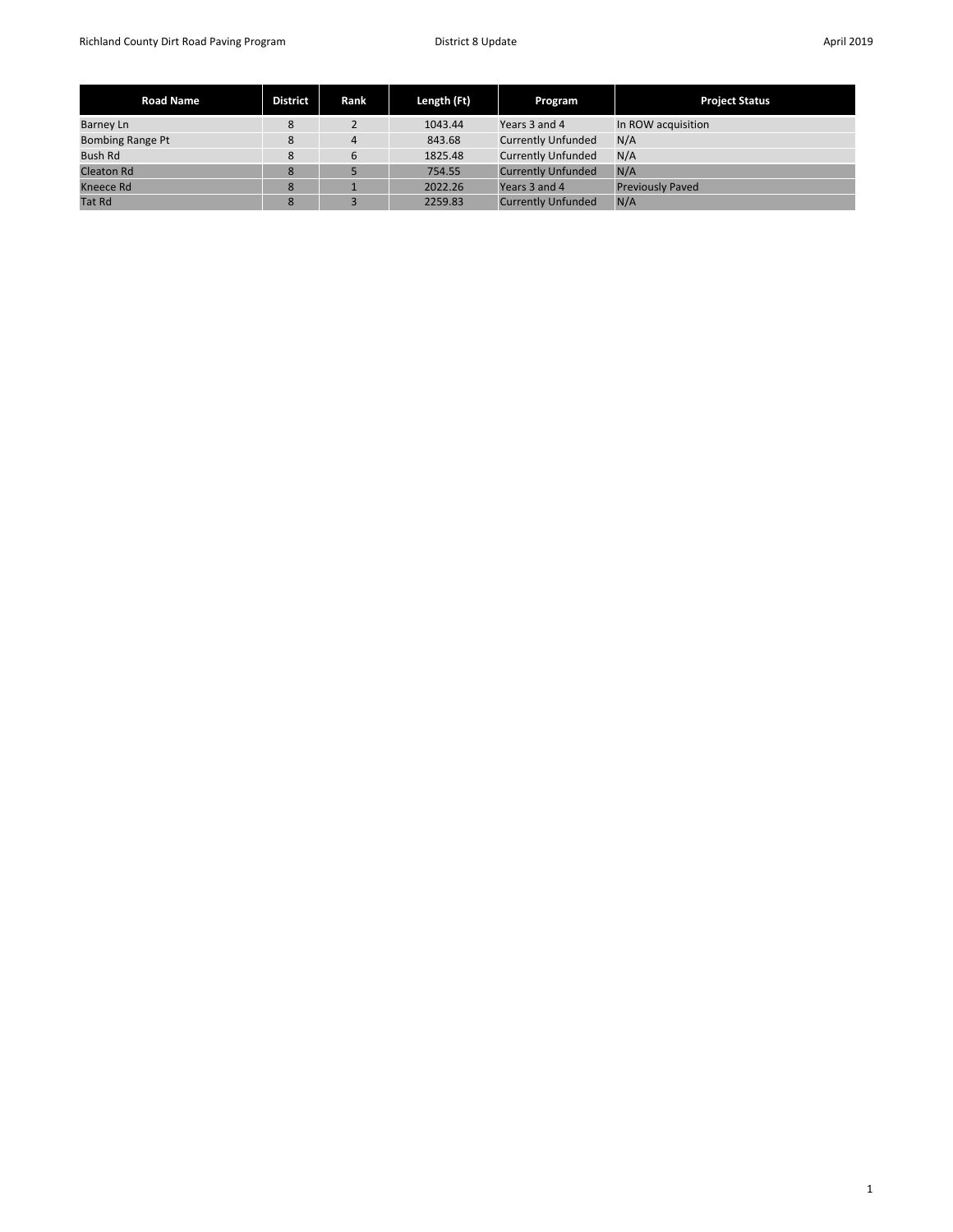| <b>Road Name</b>                | <b>District</b> | Rank           | Length (Ft) | Program                   | <b>Project Status</b>              |
|---------------------------------|-----------------|----------------|-------------|---------------------------|------------------------------------|
| <b>Adams Pond Rd</b>            | 9               | 9              | 1822.52     | Years 3 and 4             | Dropped, Refused by Property Owner |
| <b>Archer Ave</b>               | 9               | $\overline{4}$ | 2005.15     | Years 1 and 2             | <b>Construction Complete</b>       |
| <b>Bow String Rd</b>            | 9               | $\overline{7}$ | 1837.15     | Years 3 and 4             | In ROW acquisition                 |
| Bowman Ave                      | 9               | 16             | 2477.39     | <b>Currently Unfunded</b> | N/A                                |
| <b>Bud Keef Rd</b>              | 9               | 20             | 4564.48     | <b>Currently Unfunded</b> | N/A                                |
| Casa Loma St                    | 9               |                | 377.03      | Program Start             | Refused by Property Owner          |
| <b>Cheek St</b>                 | 9               | C              | 761.23      | Program Start             | <b>Construction Complete</b>       |
| <b>Clayton St</b>               | 9               | $\mathsf{C}$   | 761.03      | <b>Program Start</b>      | <b>Construction Complete</b>       |
| <b>County Line Trl</b>          | 9               | 19             | 4235.65     | <b>Currently Unfunded</b> | N/A                                |
| <b>Dunes Pt</b>                 | 9               | D              | 542.90      | <b>Program Start</b>      | <b>Construction Complete</b>       |
| <b>Earline Rd</b>               | 9               | 17             | 1629.06     | <b>Currently Unfunded</b> | N/A                                |
| Griggs St                       | 9               | C              | 761.44      | Program Start             | <b>Construction Complete</b>       |
| Jouster St                      | 9               | $\mathbf{1}$   | 624.86      | Years 1 and 2             | <b>Construction Complete</b>       |
| Laura Ln                        | 9               | 5              | 1090.55     | Years 1 and 2             | <b>Dropped from Consent-Denial</b> |
| Line Rd                         | 9               | 14             | 1647.46     | <b>Currently Unfunded</b> | N/A                                |
| <b>Melton Rd</b>                | 9               | 11             | 1888.54     | Years 3 and 4             | In Design                          |
| Nassau Dr                       | 9               | 3              | 702.51      | Years 1 and 2             | <b>Construction Complete</b>       |
| <b>Nature Trl</b>               | 9               | 12             | 2169.65     | Years 3 and 4             | On-Hold, Legal Issues              |
| Overlook Dr                     | 9               | D              | 4198.68     | Program Start             | <b>Construction Complete</b>       |
| Paupers Ln                      | 9               | 21             | 656.66      | <b>Currently Unfunded</b> | N/A                                |
| Pierce Rd                       | 9               | Ext            | 769.31      | <b>Program Start</b>      | <b>Refused by Property Owner</b>   |
| Polk St                         | 9               | $\mathsf{C}$   | 760.47      | <b>Program Start</b>      | <b>Construction Complete</b>       |
| Sand Farm Trl                   | 9               | 18             | 3765.55     | <b>Currently Unfunded</b> | N/A                                |
| Sandy St                        | 9               | 10             | 1097.40     | Years 3 and 4             | In ROW acquisition                 |
| Sarah St                        | 9               | C              | 758.61      | Program Start             | <b>Construction Complete</b>       |
| <b>Spears Creek Church Lane</b> | 9               | 13             | 928.91      | <b>Currently Unfunded</b> | N/A                                |
| <b>Tuck Ct</b>                  | 9               | 6              | 1225.71     | Years 1 and 2             | <b>Construction Complete</b>       |
| <b>Turnipseed Rd</b>            | 9               | 15             | 2361.46     | <b>Currently Unfunded</b> | N/A                                |
| Vallenga Rd                     | 9               | 8              | 1833.16     | Years 3 and 4             | In ROW acquisition                 |
| <b>Westchester Ave</b>          | 9               | $\overline{2}$ | 1123.23     | Years 1 and 2             | <b>Construction Complete</b>       |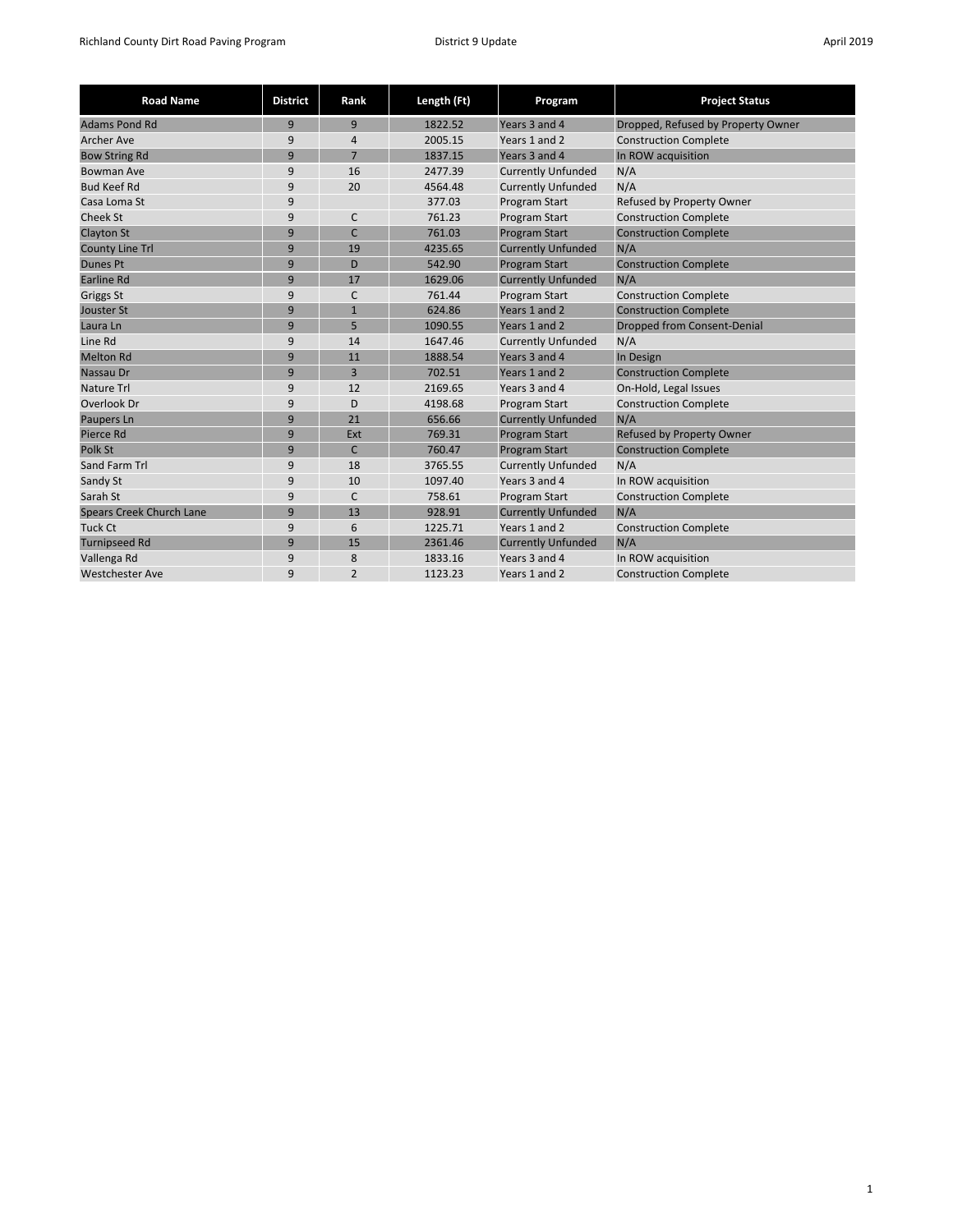| <b>Road Name</b>                               | <b>District</b> | Rank      | Length (Ft)        | Program                                                | <b>Project Status</b>                             |
|------------------------------------------------|-----------------|-----------|--------------------|--------------------------------------------------------|---------------------------------------------------|
| Adams Hayne Rd                                 | 10              | 131       | 3137.11            | <b>Currently Unfunded</b>                              | N/A                                               |
| <b>Adams Scott Rd</b>                          | 10              | 67        | 3490.47            | Years 3 and 4                                          | Upcoming, Passed Consent-Denial                   |
| <b>Addison Rd</b>                              | 10              | 148       | 1271.24            | <b>Currently Unfunded</b>                              | N/A                                               |
| Alice Johnson Rd                               | 10              | 117       | 2140.86            | <b>Currently Unfunded</b>                              | N/A                                               |
| Amick Ln                                       | 10              | 71        | 278.66             | Years 3 and 4                                          | Upcoming, Passed Consent-Denial                   |
| Anderson Portee Rd                             | 10              | 89        | 1437.67            | <b>Currently Unfunded</b>                              | N/A                                               |
| <b>Anderson Street</b>                         | 10              | 32        | 694.40             | Years 1 and 2                                          | Dropped, Refused by Property Owner                |
| Andrews Rd                                     | 10              | 95        | 1531.40            | <b>Currently Unfunded</b>                              | N/A                                               |
| <b>Andrews Rd</b>                              | 10              | 97        | 2699.47            | <b>Currently Unfunded</b>                              | N/A                                               |
| Andrews Rd                                     | 10              | 119       | 1216.49            | <b>Currently Unfunded</b>                              | N/A                                               |
| <b>Appleton Ln</b>                             | 10              | 157       | 4673.63            | <b>Currently Unfunded</b>                              | N/A                                               |
| <b>Barberville Loop</b><br><b>Bateshill Rd</b> | 10<br>10        | 21<br>133 | 1492.93<br>818.00  | Years 1 and 2<br><b>Currently Unfunded</b>             | Dropped, Property Issues<br>N/A                   |
| <b>Baychester Rd</b>                           | 10              | 127       | 3562.54            | <b>Currently Unfunded</b>                              | N/A                                               |
| <b>BB James Rd</b>                             | 10              | 122       | 1954.71            | <b>Currently Unfunded</b>                              | N/A                                               |
| <b>Blakeley Rd</b>                             | 10              | 164       | 512.91             | <b>Currently Unfunded</b>                              | N/A                                               |
| <b>Bluff Oaks Rd</b>                           | 10              | 13        | 438.54             | Years 1 and 2                                          | Dropped, Refused by Property Owner                |
| <b>Branning Dr</b>                             | 10              | 116       | 1066.61            | <b>Currently Unfunded</b>                              | N/A                                               |
| <b>Brown Rd</b>                                | 10              | 58        | 950.00             | Years 3 and 4                                          | Upcoming, Passed Consent-Denial                   |
| C Flemming Rd                                  | 10              | 79        | 940.04             | <b>Currently Unfunded</b>                              | N/A                                               |
| <b>Caldwell James Rd</b>                       | 10              | 169       | 7288.95            | <b>Currently Unfunded</b>                              | N/A                                               |
| Calvin Mays Rd                                 | 10              | 15        | 1721.96            | Years 1 and 2                                          | Dropped, Property Issues                          |
| <b>Chappell Creek Ln</b>                       | 10              | 76        | 2121.17            | <b>Currently Unfunded</b>                              | N/A                                               |
| Claytor Rd                                     | 10              | 61        | 1218.51            | Years 3 and 4                                          | Upcoming, Passed Consent-Denial                   |
| Coley Rd                                       | 10              | 26        | 1620.60            | Years 1 and 2                                          | Dropped from Consent-Denial                       |
| Country Place Ln                               | 10              | 41        | 1152.95            | Years 1 and 2                                          | In ROW acquisition                                |
| Dave White Rd                                  | 10              | 109       | 2392.44            | <b>Currently Unfunded</b>                              | N/A                                               |
| David Goodwin Rd                               | 10              | 86        | 1383.68            | <b>Currently Unfunded</b>                              | N/A                                               |
| Doretha Ln                                     | 10              | 37        | 1127.67            | Years 1 and 2                                          | Dropped, Refused by Property Owner                |
| Dowdy Place Ln                                 | 10              | 77        | 917.13             | <b>Currently Unfunded</b>                              | N/A                                               |
| Drayton Flemming Rd                            | 10              | 90        | 2901.82            | <b>Currently Unfunded</b>                              | N/A                                               |
| Dry Branch Way<br><b>Edmonds Farm Rd</b>       | 10<br>10        | 7<br>63   | 4123.96<br>2726.35 | Years 1 and 2<br>Years 3 and 4                         | In ROW acquisition                                |
| <b>Ehrlich St</b>                              | 10              | 5         | 586.14             | Years 1 and 2                                          | Upcoming, Passed Consent-Denial<br>In Procurement |
| Elise Grant Rd                                 | 10              | 92        | 1892.36            | <b>Currently Unfunded</b>                              | N/A                                               |
| Estes Swamp Rd                                 | 10              | 170       | 2124.70            | <b>Currently Unfunded</b>                              | N/A                                               |
| <b>Flatrock Arch</b>                           | 10              | 52        | 656.31             | Years 3 and 4                                          | Dropped, Staff Recommendation                     |
| <b>Flemming Creek Rd</b>                       | 10              | 112       | 1928.81            | <b>Currently Unfunded</b>                              | N/A                                               |
| <b>Frasier St</b>                              | 10              | 36        | 939.38             | Years 1 and 2                                          | Dropped, Property Issues                          |
| Friend Way Rd                                  | 10              | 44        | 1850.85            | Years 3 and 4                                          | Dropped, Staff Recommendation                     |
| <b>Garden Stuart Rd</b>                        | 10              | 153       | 7010.14            | <b>Currently Unfunded</b>                              | N/A                                               |
| <b>Garners Ferry Way</b>                       | 10              | 94        | 4946.07            | <b>Currently Unfunded</b>                              | N/A                                               |
| Garrick Rd                                     | 10              | 81        | 3839.96            | <b>Currently Unfunded</b>                              | N/A                                               |
| <b>Gatehill Rd</b>                             | 10              | 139       | 3884.91            | <b>Currently Unfunded</b>                              | N/A                                               |
| Gene Dr                                        | 10              | 39        | 570.90             | Years 1 and 2                                          | Dropped, Property Issues                          |
| George Washington Lane                         | 10              | 47        | 840.23             | Years 3 and 4                                          | Dropped from Consent-Denial                       |
| George Wilson Cir                              | 10              | 99        | 1182.80            | <b>Currently Unfunded</b>                              | N/A                                               |
| Gillwood Rd                                    | 10              | 102       | 3319.77            | <b>Currently Unfunded</b><br><b>Currently Unfunded</b> | N/A                                               |
| <b>Godspeed Rd</b><br>Goffman Rd               | 10<br>10        | 143<br>18 | 4625.95<br>3981.51 | Years 1 and 2                                          | N/A<br>Dropped, Property Issues                   |
| Goodside Rd                                    | 10              | 65        | 1260.10            | Years 3 and 4                                          | Upcoming, Passed Consent-Denial                   |
| Goodson Rd                                     | 10              | 136       | 906.59             | <b>Currently Unfunded</b>                              | N/A                                               |
| Goodwin Way                                    | 10              | 25        | 1597.84            | Years 1 and 2                                          | In ROW acquisition                                |
| <b>H L Clarkson Rd</b>                         | 10              | 43        | 2390.97            | Years 3 and 4                                          | In ROW acquisition                                |
| Haithcock Rd                                   | 10              | 68        | 2168.78            | Years 3 and 4                                          | Upcoming, Passed Consent-Denial                   |
| Hampton Williams Rd                            | 10              | 54        | 2921.78            | Years 3 and 4                                          | In ROW acquisition                                |
| Harbort Rd                                     | 10              | 88        | 2145.17            | <b>Currently Unfunded</b>                              | N/A                                               |
| Harold C Hill Rd                               | 10              | 129       | 6114.10            | <b>Currently Unfunded</b>                              | N/A                                               |
| Harriet Dr                                     | 10              | 64        | 503.54             | Years 3 and 4                                          | Upcoming, Passed Consent-Denial                   |
| Harry Green Rd                                 | 10              | 87        | 1041.20            | <b>Currently Unfunded</b>                              | N/A                                               |
| <b>Hastings Aly</b>                            | 10              | 14        | 551.34             | Years 1 and 2                                          | Dropped from Consent-Denial                       |
| Heape Rd                                       | 10              | 82        | 4308.64            | <b>Currently Unfunded</b>                              | N/A                                               |
| <b>Henry Thomas Rd</b>                         | 10              | 17        | 684.43             | Years 1 and 2                                          | Dropped from Consent-Denial                       |
| <b>Hercules Smith Rd</b>                       | 10              | 149       | 5393.16            | <b>Currently Unfunded</b>                              | N/A                                               |
| Hick Hill Rd                                   | 10              | 128       | 1446.24            | <b>Currently Unfunded</b>                              | N/A                                               |
| Horse Pen Branch Ln                            | 10              | 140       | 1009.94            | <b>Currently Unfunded</b>                              | N/A                                               |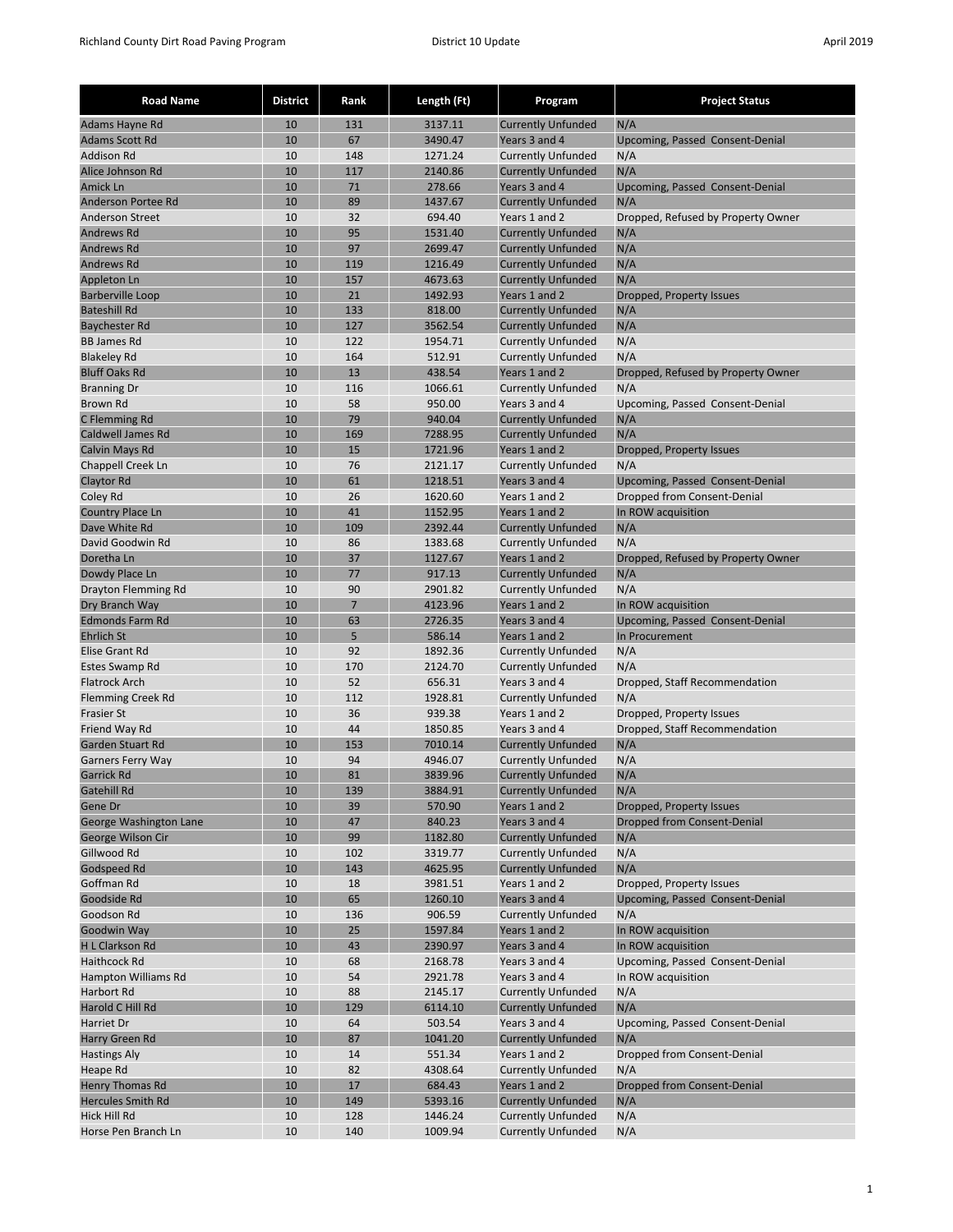| <b>House Cir</b>          | 10 | 70             | 1644.51  | Years 3 and 4             | Upcoming, Passed Consent-Denial    |
|---------------------------|----|----------------|----------|---------------------------|------------------------------------|
| House Rd                  | 10 | 20             | 977.42   | Years 1 and 2             | Dropped, Refused by Property Owner |
| Jackson Park Rd           | 10 | 33             | 1399.34  | Years 1 and 2             | Dropped from Consent-Denial        |
| Jackson Rd                | 10 | $\overline{4}$ | 475.10   | Years 1 and 2             | In ROW acquisition                 |
| James Watson Rd           | 10 | 158            | 7777.78  | <b>Currently Unfunded</b> | N/A                                |
| John Goodwin Lane         | 10 | 168            | 1455.17  | <b>Currently Unfunded</b> | N/A                                |
| Kingsman Rd               | 10 | 42             | 976.78   | Years 1 and 2             | Dropped, Refused by Property Owner |
| Kirk Rd                   | 10 | Ext            | 256.86   | Program Start             | <b>Construction Complete</b>       |
|                           |    |                |          |                           |                                    |
| Kittys Ln                 | 10 | 126            | 1393.63  | <b>Currently Unfunded</b> | N/A                                |
| Ladson Loop               | 10 | 106            | 1307.12  | <b>Currently Unfunded</b> | N/A                                |
| Lassiter Jacobs Rd        | 10 | 73             | 4046.70  | <b>Currently Unfunded</b> | N/A                                |
| Lateesha Rd               | 10 | 69             | 2184.80  | Years 3 and 4             | Upcoming, Passed Consent-Denial    |
| Lettie Ln                 | 10 | 118            | 1169.74  | <b>Currently Unfunded</b> | N/A                                |
| Lillie Rosa Cir           | 10 | 34             | 889.83   | Years 1 and 2             | Dropped, Staff Recommendation      |
| Lykesland Trl             | 10 | 84             | 8503.24  | <b>Currently Unfunded</b> | N/A                                |
| Lyles Maple St            | 10 | 19             | 976.29   | Years 1 and 2             | Dropped from Consent-Denial        |
| Martin Rd                 | 10 | 80             | 1260.36  | <b>Currently Unfunded</b> | N/A                                |
| Mary St                   | 10 | $\overline{2}$ | 272.25   | Years 1 and 2             | Dropped, Refused by Property Owner |
| McGee Rd                  | 10 | 100            | 1213.41  | <b>Currently Unfunded</b> | N/A                                |
| <b>McKinley Scott Ln</b>  | 10 | 124            | 1960.84  | <b>Currently Unfunded</b> | N/A                                |
| <b>Medlins Dr</b>         | 10 | 3              | 659.91   | Years 1 and 2             | Dropped, Refused by Property Owner |
| Meeting House Rd          | 10 | 142            | 4104.04  | <b>Currently Unfunded</b> | N/A                                |
| <b>Mendenhall Rd</b>      | 10 | 135            | 3513.52  | <b>Currently Unfunded</b> | N/A                                |
| <b>Mickens Road</b>       | 10 | 12             | 408.49   | Years 1 and 2             |                                    |
|                           |    |                |          |                           | Dropped, Property Issues           |
| <b>Millies Rd</b>         | 10 | 96             | 3462.12  | <b>Currently Unfunded</b> | N/A                                |
| <b>Misty Meadow Rd</b>    | 10 | 111            | 2394.86  | <b>Currently Unfunded</b> | N/A                                |
| N Line Rd                 | 10 | 152            | 5082.20  | <b>Currently Unfunded</b> | N/A                                |
| Nathan Ridge Ln           | 10 | 29             | 1809.41  | Years 1 and 2             | In Design                          |
| NE Shady Grove Rd         | 10 | 62             | 2932.89  | Years 3 and 4             | Upcoming, Passed Consent-Denial    |
| <b>Neal Furgess Ln</b>    | 10 | 59             | 714.36   | Years 3 and 4             | Upcoming, Passed Consent-Denial    |
| Old Creek Rd              | 10 | 23             | 1105.78  | Years 1 and 2             | Dropped, Refused by Property Owner |
| Old Ferry Rd              | 10 | 107            | 2301.01  | <b>Currently Unfunded</b> | N/A                                |
| Old Isaac Rd              | 10 | 120            | 6428.09  | <b>Currently Unfunded</b> | N/A                                |
| Old Palmetto Cir          | 10 | 30             | 1986.37  | Years 1 and 2             | In Design                          |
| <b>Otis Richardson Rd</b> | 10 | 103            | 1282.31  | <b>Currently Unfunded</b> | N/A                                |
| P R Webber Rd             | 10 | E              | 1164.88  | <b>Program Start</b>      | <b>Construction Complete</b>       |
| Pat Garrick Rd            | 10 | 121            | 1291.37  | <b>Currently Unfunded</b> | N/A                                |
| Pathway Rd                | 10 | 101            | 827.41   | <b>Currently Unfunded</b> | N/A                                |
| Pearlott Ln               | 10 | 55             | 1405.32  | Years 3 and 4             | Upcoming, Passed Consent-Denial    |
|                           | 10 | 78             | 1546.21  |                           |                                    |
| Percival Woods Rd         |    |                | 540.20   | <b>Currently Unfunded</b> | N/A                                |
| Pine Thicket Cir          | 10 | 16             |          | Years 1 and 2             | Dropped from Consent-Denial        |
| Pine Thicket Rd           | 10 | 161            | 13763.65 | <b>Currently Unfunded</b> | N/A                                |
| Pineboro Lane             | 10 | 72             | 1679.68  | Years 3 and 4             | Dropped, Staff Recommendation      |
| Pleasant Grove Ln         | 10 | Ε              | 698.16   | Program Start             | <b>Construction Complete</b>       |
| Poe St                    | 10 | 51             | 1084.62  | Years 3 and 4             | Dropped, Staff Recommendation      |
| Pringlewood Rd            | 10 | 115            | 5290.67  | <b>Currently Unfunded</b> | N/A                                |
| Prioleau Rd               | 10 | 45             | 2935.45  | Years 3 and 4             | In ROW acquisition                 |
| Rabon Croft Rd            | 10 | 146            | 1218.95  | <b>Currently Unfunded</b> | N/A                                |
| Railbrook Rd              | 10 | 93             | 2662.73  | <b>Currently Unfunded</b> | N/A                                |
| Rainey Webber Rd          | 10 | 162            | 3563.93  | <b>Currently Unfunded</b> | N/A                                |
| Ravenbrook Rd             | 10 | 31             | 832.34   | Years 1 and 2             | In ROW acquisition                 |
| Ravenbrook Rd             | 10 | 49             | 1684.38  | Years 3 and 4             | Dropped, Staff Recommendation      |
| Robert James Rd           | 10 | 9              | 932.82   | Years 1 and 2             | In Design                          |
| Robert McKenzie Rd        | 10 | 27             | 2610.21  | Years 1 and 2             | In ROW acquisition                 |
| Roger Meyers Rd           | 10 | 110            | 957.41   | <b>Currently Unfunded</b> | N/A                                |
| Rosa Dowdy Ln             | 10 | 53             | 659.98   |                           | In ROW acquisition                 |
|                           |    |                |          | Years 3 and 4             |                                    |
| Rosa Lee Dr               | 10 | 165            | 443.89   | <b>Currently Unfunded</b> | N/A                                |
| S Crosshill Cir           | 10 | 74             | 2025.25  | <b>Currently Unfunded</b> | N/A                                |
| S Cutters                 | 10 | 130            | 768.93   | <b>Currently Unfunded</b> | N/A                                |
| S Goodwin Cir             | 10 | 91             | 4036.13  | <b>Currently Unfunded</b> | N/A                                |
| S Perkins Rd              | 10 | 24             | 1592.58  | Years 1 and 2             | Dropped, Refused by Property Owner |
| S Roy Rd                  | 10 | 56             | 939.81   | Years 3 and 4             | Upcoming, Passed Consent-Denial    |
| S Scott Rd                | 10 | 11             | 2879.75  | Years 1 and 2             | In ROW acquisition                 |
| Sam Grant Rd              | 10 | 138            | 2897.78  | <b>Currently Unfunded</b> | N/A                                |
| Sam Harris Rd             | 10 | 155            | 1917.28  | <b>Currently Unfunded</b> | N/A                                |
| Sandhill Estates Rd       | 10 | 10             | 1540.76  | Years 1 and 2             | In ROW acquisition                 |
| Sandy Wood Rd             | 10 | 154            | 3783.12  | <b>Currently Unfunded</b> | N/A                                |
| Sara Neal Rd              | 10 | 75             | 1166.11  | <b>Currently Unfunded</b> | N/A                                |
|                           |    |                |          |                           |                                    |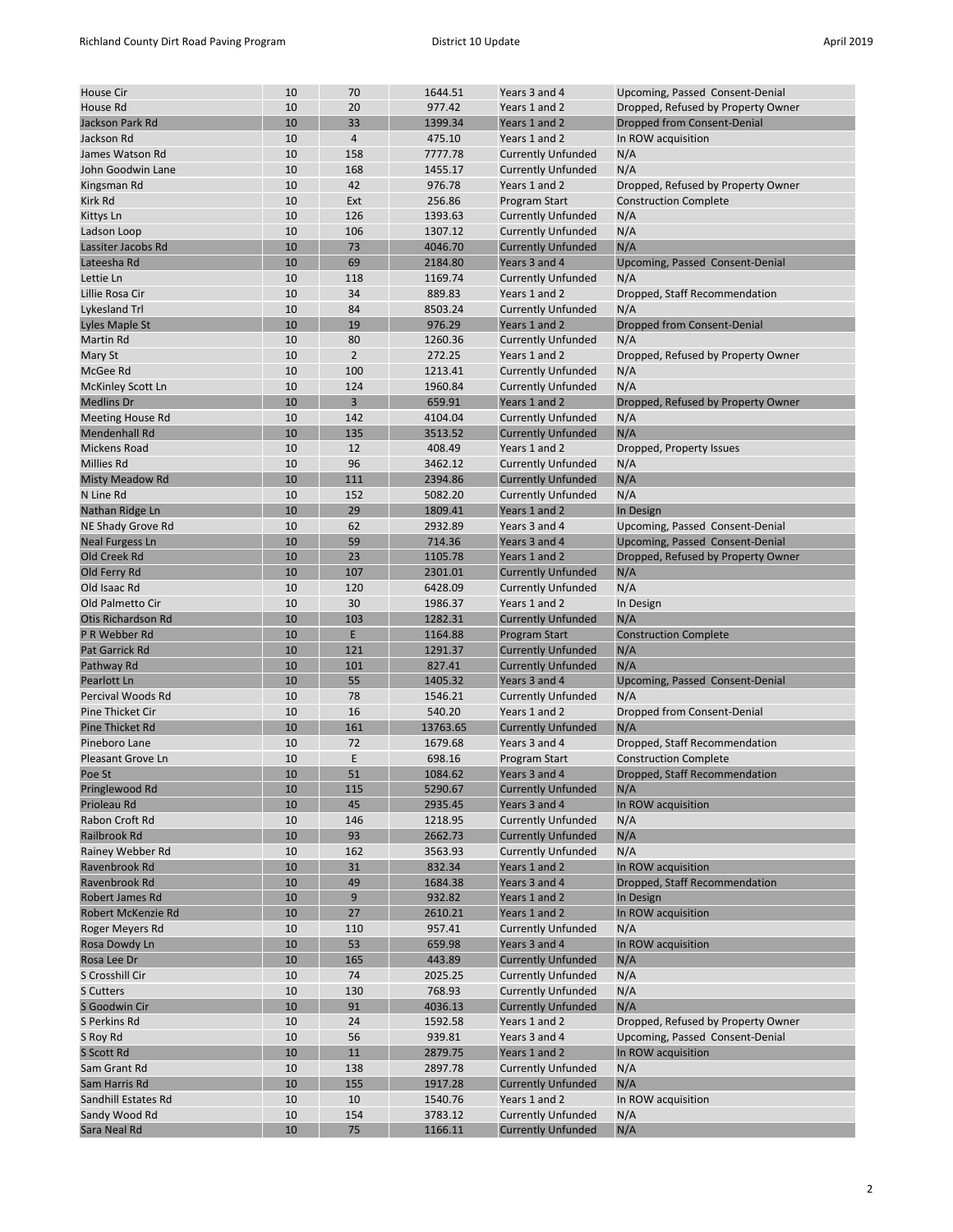| <b>Scott Point Ln</b>    | 10 | 151          | 1596.98  | <b>Currently Unfunded</b> | N/A                                |
|--------------------------|----|--------------|----------|---------------------------|------------------------------------|
| Screaming Eagle Rd Ex    | 10 | 144          | 33800.60 | <b>Currently Unfunded</b> | N/A                                |
| Selph Rd                 | 10 | 137          | 3774.84  | <b>Currently Unfunded</b> | N/A                                |
| Simet Rd                 | 10 | 132          | 1576.41  | <b>Currently Unfunded</b> | N/A                                |
| <b>Simons Weston Rd</b>  | 10 | E            | 695.79   | <b>Program Start</b>      | <b>Construction Complete</b>       |
| <b>Sims Creek Rd</b>     | 10 | 83           | 2378.39  | <b>Currently Unfunded</b> | N/A                                |
| Smith Myers Rd           | 10 | 6            | 1527.43  | Years 1 and 2             | In ROW acquisition                 |
| Smithcreek Rd            | 10 | 28           | 1308.71  | Years 1 and 2             | In ROW acquisition                 |
| South Bluff Lane         | 10 | 114          | 1586.01  | <b>Currently Unfunded</b> | N/A                                |
| South Dr                 | 10 | 50           | 1697.60  | Years 3 and 4             | In Design                          |
| <b>Spring Creek Rd</b>   | 10 | 35           | 3082.48  | Years 1 and 2             | In Design                          |
| Spring Hope Rd           | 10 | 141          | 2020.85  | <b>Currently Unfunded</b> | N/A                                |
| <b>Stackleather Rd</b>   | 10 | 163          | 808.30   | <b>Currently Unfunded</b> | N/A                                |
| <b>Stroy Rd</b>          | 10 | 85           | 2074.55  | <b>Currently Unfunded</b> | N/A                                |
| Sulton Johnson Rd        | 10 | 38           | 2459.09  | Years 1 and 2             | Dropped, Property Issues           |
| Sumpter Loop             | 10 | 48           | 1681.79  | Years 3 and 4             | Dropped from Consent-Denial        |
| Sumpter Rd               | 10 | E            | 700.38   | Program Start             | <b>Construction Complete</b>       |
| <b>Sumter Valley Rd</b>  | 10 | <b>CDBG</b>  | 1962.75  | <b>Program Start</b>      | <b>Refused by Property Owner</b>   |
| Tally Adams Rd           | 10 | 66           | 2332.50  | Years 3 and 4             | Upcoming, Passed Consent-Denial    |
| Taylor Arch Rd           | 10 | 22           | 918.84   | Years 1 and 2             | In ROW acquisition                 |
| <b>Terrapin Woods Rd</b> | 10 | 147          | 2457.17  | <b>Currently Unfunded</b> | N/A                                |
| <b>Tillinghast Rd</b>    | 10 | 113          | 4071.92  | <b>Currently Unfunded</b> | N/A                                |
| <b>Timbleside Rd</b>     | 10 | 105          | 3443.06  | <b>Currently Unfunded</b> | N/A                                |
| <b>Touchberry Rd</b>     | 10 | 160          | 6530.89  | <b>Currently Unfunded</b> | N/A                                |
| <b>Tucker Rd</b>         | 10 | 125          | 6810.22  | <b>Currently Unfunded</b> | N/A                                |
| <b>Tucker Town Ct</b>    | 10 | $\mathbf{1}$ | 298.95   | Years 1 and 2             | <b>Construction Complete</b>       |
| <b>Tupelo Farms Rd</b>   | 10 | 123          | 1960.59  | <b>Currently Unfunded</b> | N/A                                |
| <b>Two Rivers Rd</b>     | 10 | 167          | 1975.36  | <b>Currently Unfunded</b> | N/A                                |
| Vero Rd                  | 10 | 150          | 2777.25  | <b>Currently Unfunded</b> | N/A                                |
| Westvaco Rd              | 10 | 156          | 8837.39  | <b>Currently Unfunded</b> | N/A                                |
| Whistle Top Rd           | 10 | 104          | 5589.06  | <b>Currently Unfunded</b> | N/A                                |
| White House Rd           | 10 | 145          | 10863.76 | <b>Currently Unfunded</b> | N/A                                |
| Wild Plum Trl            | 10 | 159          | 2629.09  | <b>Currently Unfunded</b> | N/A                                |
| William Janie Sims Cir   | 10 | 60           | 2151.35  | Years 3 and 4             | Upcoming, Passed Consent-Denial    |
| Willie Kelly Rd          | 10 | 98           | 1182.34  | <b>Currently Unfunded</b> | N/A                                |
| Willow Wind Rd           | 10 | 40           | 3239.69  | Years 1 and 2             | Dropped from Consent-Denial        |
| <b>Willowby St</b>       | 10 | 166          | 589.85   | <b>Currently Unfunded</b> | N/A                                |
| <b>Wilson McCoy Rd</b>   | 10 | 46           | 1888.69  | Years 3 and 4             | In ROW acquisition                 |
| Wolfe Rd                 | 10 | 134          | 1697.88  | <b>Currently Unfunded</b> | N/A                                |
| <b>Wood Cone Trl</b>     | 10 | 8            | 1574.08  | Years 1 and 2             | Dropped, Refused by Property Owner |
| <b>Yelton Ln</b>         | 10 | 57           | 945.01   | Years 3 and 4             | Dropped from Consent-Denial        |
| Z C Clarkson Rd          | 10 | 108          | 8448.29  | <b>Currently Unfunded</b> | N/A                                |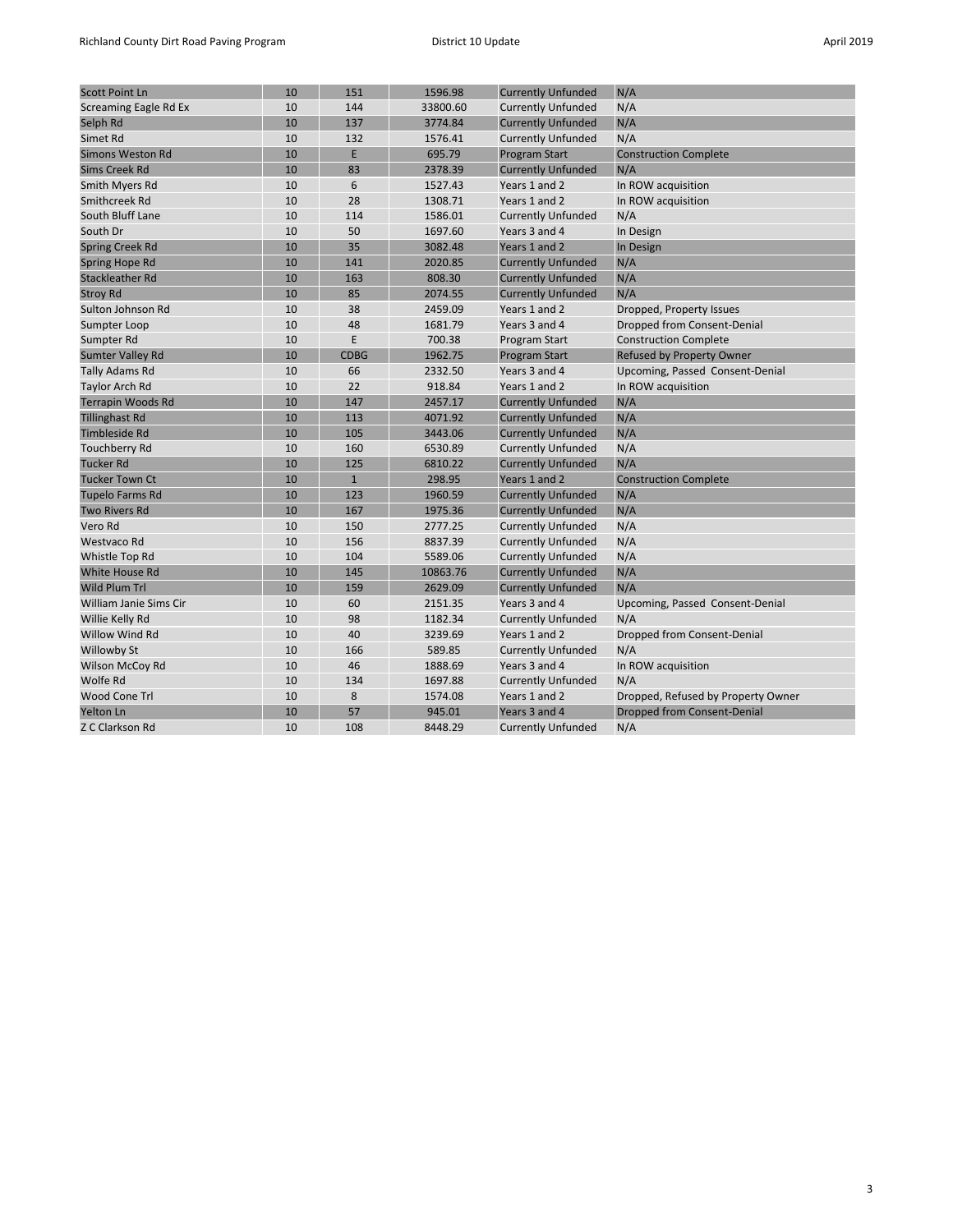| <b>Road Name</b>                          | <b>District</b> | Rank           | Length (Ft)        | Program                                    | <b>Project Status</b>              |
|-------------------------------------------|-----------------|----------------|--------------------|--------------------------------------------|------------------------------------|
| Archie Rd                                 | 11              | 16             | 895.27             | Years 1 and 2                              | Dropped from Consent-Denial        |
| <b>Barkley Rd</b>                         | 11              | 24             | 1291.32            | Years 3 and 4                              | In Design                          |
| <b>Benson Rd</b>                          | 11              | 63             | 4067.04            | <b>Currently Unfunded</b>                  | N/A                                |
| <b>Billie Jacobs Rd</b>                   | 11              | 17             | 537.50             | Years 1 and 2                              | Dropped, Staff Recommendation      |
| <b>Blue Johnson Ct</b>                    | 11              | 31             | 1305.74            | <b>Currently Unfunded</b>                  | N/A                                |
| <b>Brawley Rd</b>                         | 11              | 5              | 371.68             | Years 1 and 2                              | Dropped from Consent-Denial        |
| <b>Butler Rd</b>                          | 11              | 40             | 707.92             | <b>Currently Unfunded</b>                  | N/A                                |
| Century Oaks Ln                           | 11              | 53             | 3754.11            | <b>Currently Unfunded</b>                  | N/A                                |
| Cherry Ln                                 | 11              | C              | 597.81             | <b>Program Start</b>                       | <b>Refused by Property Owner</b>   |
| <b>Christy Creek Ct</b>                   | 11              | C              | 775.52             | Program Start                              | <b>Construction Complete</b>       |
| Circle Dr                                 | 11<br>11        | 38<br>22       | 2109.79            | <b>Currently Unfunded</b>                  | N/A                                |
| <b>Cornell Adams Run</b><br>Crosscreek Ln | 11              | 42             | 2529.69<br>1649.35 | Years 3 and 4<br><b>Currently Unfunded</b> | In Design<br>N/A                   |
| Cyrus Weston Rd                           | 11              | $\overline{4}$ | 183.94             | Years 1 and 2                              | Dropped, Refused by Property Owner |
| Deepwood Ln                               | 11              | 61             | 2631.91            | <b>Currently Unfunded</b>                  | N/A                                |
| Deloach Dr                                | 11              | $\overline{7}$ | 335.95             | Years 1 and 2                              | <b>Construction Complete</b>       |
| Doctor Dr                                 | 11              | 43             | 2530.02            | <b>Currently Unfunded</b>                  | N/A                                |
| Dogwood Shores Ln                         | 11              | 27             | 2241.65            | Years 3 and 4                              | In Design                          |
| <b>Dominion Hills Trl</b>                 | 11              | 49             | 2440.29            | <b>Currently Unfunded</b>                  | N/A                                |
| Eastwind Rd                               | 11              | 19             | 971.71             | Years 3 and 4                              | Dropped from Consent-Denial        |
| <b>Essie Bell Rd</b>                      | 11              | 59             | 2231.68            | <b>Currently Unfunded</b>                  | N/A                                |
| <b>Fauline Rd</b>                         | 11              | 56             | 1946.69            | <b>Currently Unfunded</b>                  | N/A                                |
| Goff Field Ln                             | 11              | 18             | 3089.10            | Years 3 and 4                              | Dropped, Refused by Property Owner |
| Goff Pond Rd                              | 11              | 20             | 1228.17            | Years 3 and 4                              | Dropped from Consent-Denial        |
| <b>Grant Rd</b>                           | 11              | 3              | 1129.04            | Years 1 and 2                              | In Design                          |
| Gus Ln                                    | 11              | 57             | 995.95             | <b>Currently Unfunded</b>                  | N/A                                |
| Harmon Garcia Rd                          | 11              | 60             | 1177.29            | <b>Currently Unfunded</b>                  | N/A                                |
| Harmon Way                                | 11              | 35             | 2300.77            | <b>Currently Unfunded</b>                  | N/A                                |
| Hawkinshurst Ln                           | 11              | 64             | 3346.20            | <b>Currently Unfunded</b>                  | N/A                                |
| <b>Hillside Cir</b>                       | 11              |                | 2849.76            | <b>Program Start</b>                       | <b>Refused by Property Owner</b>   |
| John Ammons Rd                            | 11              | 34             | 2851.52            | <b>Currently Unfunded</b>                  | N/A                                |
| Joiner Rd                                 | 11              | 32             | 840.15             | <b>Currently Unfunded</b>                  | N/A                                |
| <b>Kepper Drive</b>                       | 11              | 10             | 3263.21            | Years 1 and 2                              | Dropped from Consent-Denial        |
| Kirkbrook Dr                              | 11              | 36             | 1658.02            | <b>Currently Unfunded</b>                  | N/A                                |
| Lake Dogwood Cir N<br>Lake Dogwood Cir S  | 11<br>11        | 46<br>21       | 3603.25<br>823.66  | <b>Currently Unfunded</b><br>Years 3 and 4 | N/A<br>In Design                   |
| Lake Dogwood Cir S                        | 11              | 50             | 1043.04            | <b>Currently Unfunded</b>                  | N/A                                |
| Lakeview Rd                               | 11              | 11             | 2092.21            | Years 1 and 2                              | Dropped from Consent-Denial        |
| <b>McDowell Ln</b>                        | 11              | 13             | 1547.01            | Years 1 and 2                              | Dropped from Consent-Denial        |
| Meadow Ln                                 | 11              | 8              | 1043.28            | Years 1 and 2                              | In Procurement                     |
| Merrylane Rd                              | 11              | 9              | 465.33             | Years 1 and 2                              | Dropped from Consent-Denial        |
| N Bellewood Ln                            | 11              | 62             | 1481.67            | <b>Currently Unfunded</b>                  | N/A                                |
| Oak Hill Ln                               | 11              | 54             | 2090.32            | <b>Currently Unfunded</b>                  | N/A                                |
| Oak Hill Rd                               | 11              | 55             | 4167.82            | <b>Currently Unfunded</b>                  | N/A                                |
| October Dr                                | 11              | 45             | 1347.47            | <b>Currently Unfunded</b>                  | N/A                                |
| Old Leesburg Rd                           | 11              | 33             | 5672.30            | <b>Currently Unfunded</b>                  | N/A                                |
| Old Leesburg Rd                           | 11              | 39             | 5637.54            | <b>Currently Unfunded</b>                  | N/A                                |
| Old Leesburg Rd                           | 11              | 48             | 5337.19            | <b>Currently Unfunded</b>                  | N/A                                |
| Old Leesburg Rd E                         | 11              | 30             | 3650.92            | <b>Currently Unfunded</b>                  | N/A                                |
| <b>Pineview Rd</b>                        | 11              | 23             | 1276.40            | Years 3 and 4                              | Dropped from Consent-Denial        |
| Pond Arch Rd                              | 11              | 28             | 1122.44            | <b>Currently Unfunded</b>                  | N/A                                |
| Pond Dr                                   | 11              | 41             | 768.32             | <b>Currently Unfunded</b>                  | N/A                                |
| Pringle Rd                                | 11              | 6              | 427.82             | Years 1 and 2                              | <b>Construction Complete</b>       |
| <b>Revere Rd</b>                          | 11              | 51             | 1131.39<br>2005.32 | <b>Currently Unfunded</b>                  | N/A                                |
| Rick-Shaw Rd<br>Rocky Rd                  | 11<br>11        | 58<br>15       | 948.53             | <b>Currently Unfunded</b><br>Years 1 and 2 | N/A<br>In Design                   |
| Rosa Wilson Rd                            | 11              | 14             | 940.24             | Years 1 and 2                              | Dropped, Property Issues           |
| Saddlemont Ln                             | 11              | 25             | 650.95             | Years 3 and 4                              | Dropped, Staff Recommendation      |
| Saddlemount Dr                            | 11              | 12             | 452.89             | Years 1 and 2                              | Dropped, Property Issues           |
| Scotch Pine Rd                            | 11              | 37             | 1013.39            | <b>Currently Unfunded</b>                  | N/A                                |
| SE Sedgewood Rd                           | 11              | $\overline{2}$ | 455.79             | Years 1 and 2                              | In Procurement                     |
| Sherlock Ln                               | 11              | 44             | 1723.74            | <b>Currently Unfunded</b>                  | N/A                                |
| Summer Wind Dr                            | 11              | Ext            | 1183.43            | <b>Program Start</b>                       | <b>Construction Complete</b>       |
| Swinton Dr                                | 11              | 52             | 607.34             | <b>Currently Unfunded</b>                  | N/A                                |
| Watermelon Hill Ln                        | 11              | 47             | 5997.99            | <b>Currently Unfunded</b>                  | N/A                                |
| <b>Wattsland Rd</b>                       | 11              | 29             | 2577.94            | <b>Currently Unfunded</b>                  | N/A                                |